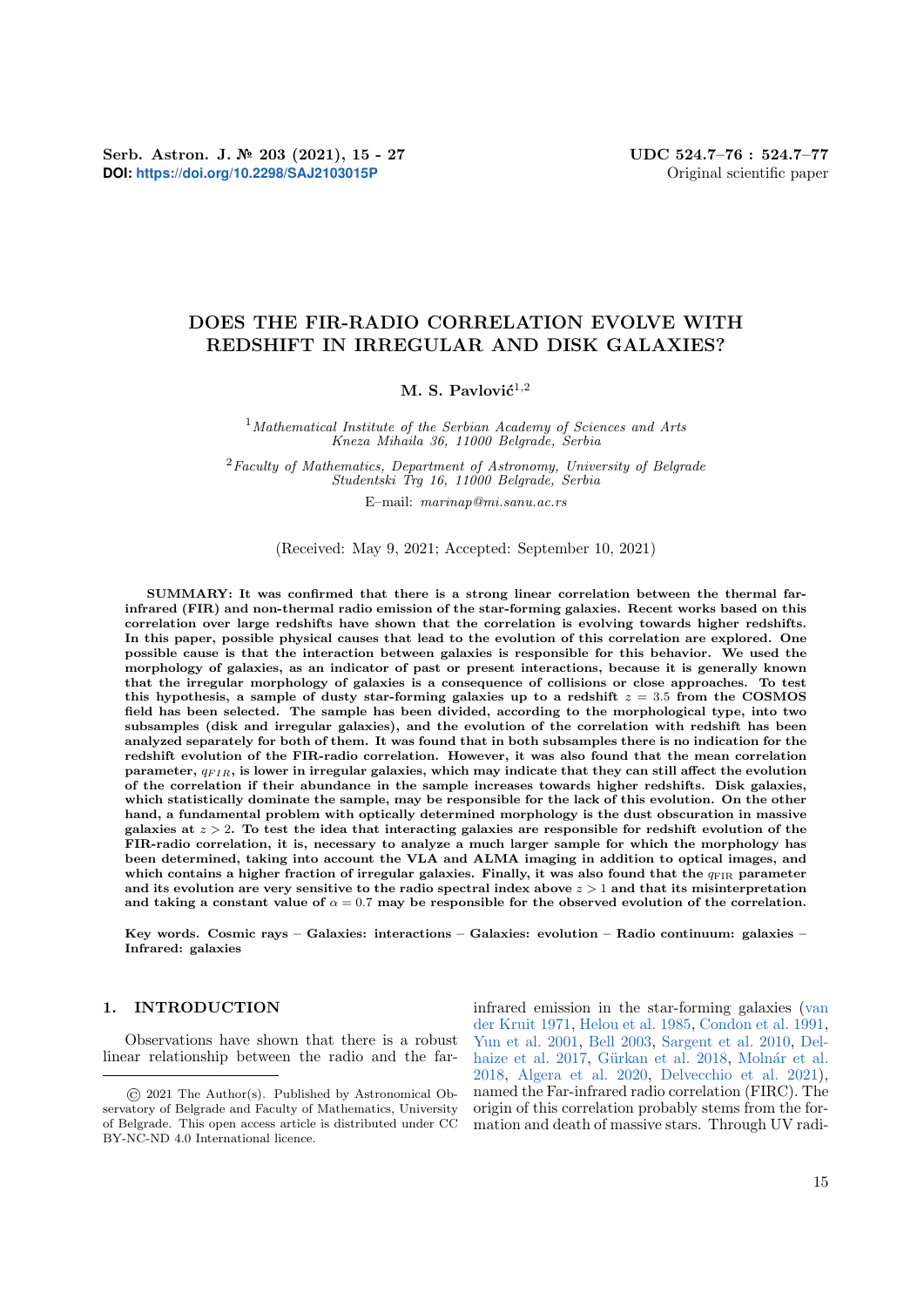ation, young massive stars are the only heating source for interstellar dust, which then emits the thermal infrared emission. Several million years after these massive stars exploded as supernovae, their remnants become the source of cosmic rays, which then emit the non-thermal radiation through the acceleration of relativistic electrons in shock waves [\(Condon et al.](#page-11-1) [1991\)](#page-11-1).

Due to its stability, FIRC has found many applications in astrophysics. It is used as a tool for identification of radio-loud active galactic nuclei (AGNs) [\(Donley et al.](#page-11-9) [2005,](#page-11-9) [Norris et al.](#page-11-10) [2006,](#page-11-10) [Park et al.](#page-11-11) [2008,](#page-11-11) [Del Moro et al.](#page-11-12) [2013\)](#page-11-12), and for distance estimations of high redshift galaxies [\(Condon](#page-11-13) [1992,](#page-11-13) [Bell](#page-11-2) [2003,](#page-11-2) [Murphy et al.](#page-11-14) [2012\)](#page-11-14). One of the most important applications of the FIRC is in the use of radio luminosity as a tracer of the Star Formation Rate (SFR) [\(Condon](#page-11-13) [1992,](#page-11-13) [Bell](#page-11-2) [2003,](#page-11-2) [Murphy et al.](#page-11-14) [2012\)](#page-11-14). The FIRC is defined via the ratio parameter [1:](#page-1-0)

<span id="page-1-0"></span>
$$
q_{\mathrm FIR} = \log\left(\frac{F_{\mathrm FIR}}{3.75 \times 10^{12} \mathrm{W} \mathrm{m}^{-2}}\right) - \log\left(\frac{S_{1.4}}{\mathrm{W} \mathrm{m}^{-2} \mathrm{Hz}^{-1}}\right) (1)
$$

where  $S_{1.4}$  and  $F_{\text{FIR}}$  are the rest frame radio emission flux density at 1.4 GHz and the rest-frame farinfrared emission flux density from  $42\mu$ m to  $122\mu$ m, respectively [\(Helou et al.](#page-11-0) [1985\)](#page-11-0). Observations of starforming galaxies in the local universe have shown that the value of this parameter is  $q_{\text{FIR},0} = 2.34 \pm 0.01$ [\(Yun et al.](#page-12-1) [2001\)](#page-12-1). However, recent observations of 12000 star-forming galaxies up to the redshift  $z < 6$ , in the COSMOS field, have revealed that this parameter evolves, specifically, that it decreases with redshift as  $q_{\text{FIR}}(z) = (2.52 \pm 0.03)(1+z)^{-0.21 \pm 0.01}$  [\(Del](#page-11-4)[haize et al.](#page-11-4) [2017\)](#page-11-4). Several physical processes have been proposed to explain the evolution of FIRC with redshift. The most important one is a possible contamination by the presence of AGNs [\(Magnelli et al.](#page-11-15) [2010,](#page-11-15) [Sajina et al.](#page-11-16) [2008\)](#page-11-16) as we still do not have solid criteria for their exclusion from higher redshifts or a considerable contribution of thermal radio emission [\(Delhaize et al.](#page-11-4) [2017\)](#page-11-4). Another possibility is the contamination by major mergers at high redshifts  $(Pavlov'$  et al. [2019\)](#page-11-17), which will further be investigated in this work. It is known so far that the galactic merger rate increases up to redshifts  $z \approx 2-3$  [\(Mort](#page-11-18)[lock et al.](#page-11-18) [2013,](#page-11-18) [Mundy et al.](#page-11-19) [2017,](#page-11-19) [Ventou et al.](#page-12-2) [2017\)](#page-12-2). Some of the previous works have shown that the major mergers between galaxies can lead to enhanced non-thermal radio emission: through an additional synchrotron emission from gas bridges in taffylike systems [\(Murphy](#page-11-20) [2013\)](#page-11-20), through amplification of magnetic fields [\(Kotarba et al.](#page-11-21) [2010\)](#page-11-21), or through acceleration of cosmic rays in tidal shocks that develop in the interstellar medium of interacting galax-ies (Donevski and Prodanović [2015,](#page-11-22) Prodanović et al. [2013\)](#page-11-23). In our previous work (Pavlović et al. [2019\)](#page-11-17), we presented theoretical models of the FIR-radio correlation shape depending on the share of the so-called peculiar (irregular and interacting) galaxies, and of

interacting galaxies separately (as shown in Fig. [1](#page-3-0) and [2](#page-4-0) in this paper). It is important to mention that we took the fraction of peculiar galaxies and the function of their evolution with redshift from the paper [Mortlock et al.](#page-11-18) [\(2013\)](#page-11-18). Most of the interaction-based models presented in this paper show a decreasing correlation parameters towards higher redshifts which is consistent with what was found by [Delhaize et al.](#page-11-4) [\(2017\)](#page-11-4). On the other hand, the models that include all peculiar galaxies, including the irregular galaxies that are thought to be the result of past collisions, show a significant evolution of the FIR-radio correlation with redshift, that is, a decrease in the correlation parameter. Inspired by this result, we decided to examine the evolution of the FIR-radio correlation with redshift on a larger sample of submillimeter galaxies (SMGs).

The influence of the morphology on the evolution of FIRC was also examined up to a redshift  $z \approx 1.5$ in a recent paper by Molnár et al. [\(2018\)](#page-11-6) who showed that, in spheroid-dominant galaxies (mainly elliptical and disk galaxies with a prominent bulge component) there is a decrease of the correlation parameter with redshift and that in the case of disk-dominant galaxies (spiral/disk galaxies and irregular galaxies), the evolution of correlation is small. The main difference that will be introduced in this paper is in the morphology of galaxies itself. As this paper relies on the hypothesis that the interaction between galaxies is responsible for the observed evolution of the correlation, we will pay special attention to the irregular morphological type of galaxies. On the other hand, it is considered that the cause of the correlation is the formation of stars in galaxies, we decided to exclude elliptical galaxies from the sample because they are passive and have long since completed the phase of star formation [\(Chiosi and Carraro](#page-11-24) [2002,](#page-11-24) [De Lucia](#page-11-25) [et al.](#page-11-25) [2006\)](#page-11-25). Furthermore, we increased the range of the redshift up to  $z = 3.5$  relative to  $z = 1.5$  in Molnár et al. [\(2018\)](#page-11-6) because the frequency of interactions between galaxies is also thought to increase up to this redshift [\(Mortlock et al.](#page-11-18) [2013,](#page-11-18) [Mundy et al.](#page-11-19) [2017,](#page-11-19) [Ventou et al.](#page-12-2) [2017\)](#page-12-2). Since, after the redshift  $z = 1$ , the determination of the morphology of galaxies based on the optical images is very imprecise, especially for the dust-obscured systems we are currently working with, we decided to use three morphological catalogs for this purpose. A detailed principle for morphology determination of galaxies will be described in Section [2.](#page-2-0)

This paper is organized as follows: Section [2](#page-2-0) contains a detailed analysis of the data, such as determining the morphology of galaxies, explaining the criteria used to reject AGNs. Section [3](#page-2-1) is dedicated to the spectral energy distribution curve (SED) fitting, as well as to calculating the spectral indices. This chapter also contains references to all the catalogs used in this paper. In Sections [4](#page-4-1) and [5,](#page-6-0) I presented the results and discussion, respectively.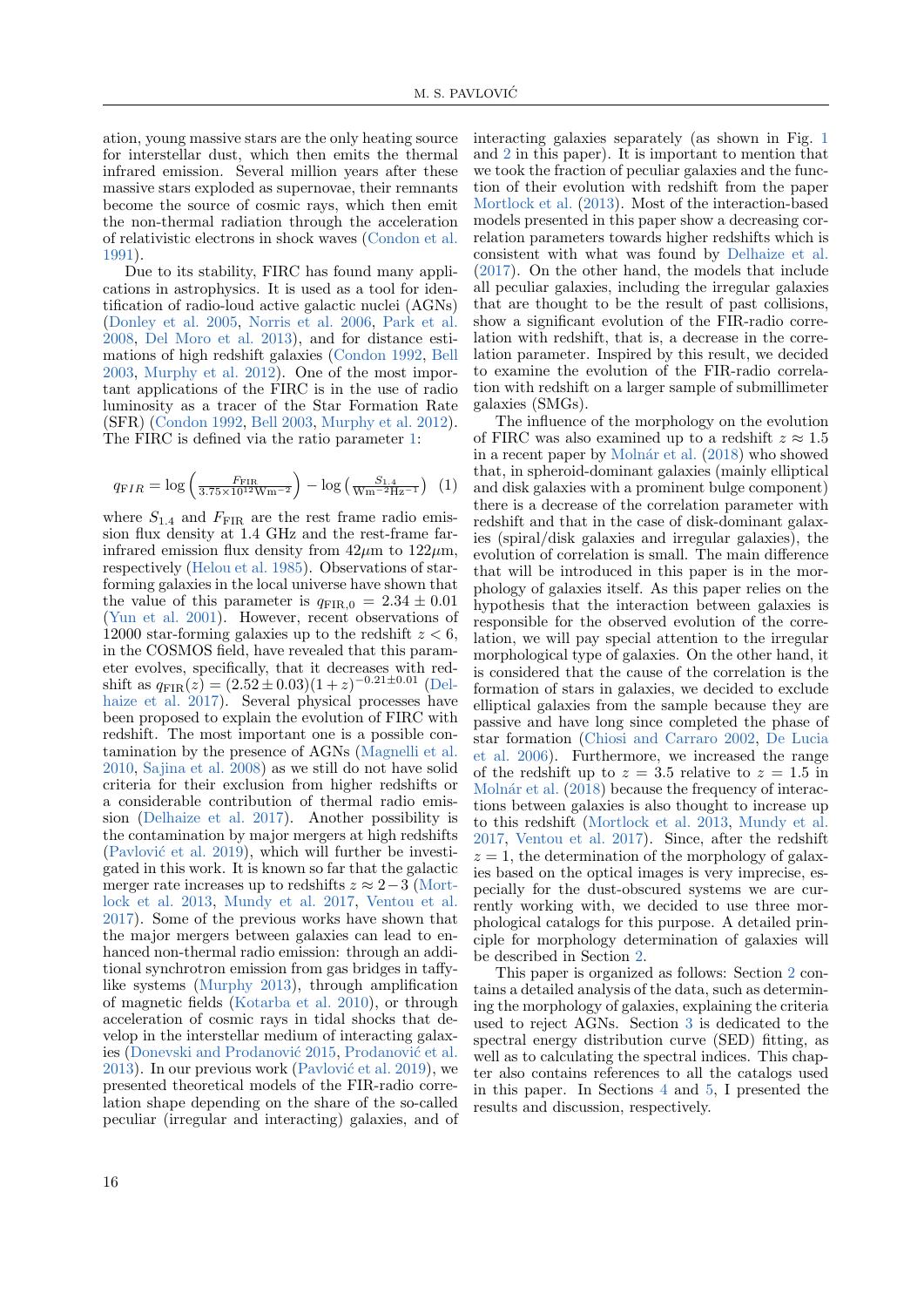#### <span id="page-2-0"></span>2. DATA ANALYSIS

In order to examine the evolution of the FIRradio correlation with the redshift found in [Delhaize](#page-11-4) [et al.](#page-11-4)  $(2017)$ , we used a SMGs over the  $2\text{deg}^2$  COS-MOS field, that has both radio and infrared observations. The chosen SMGs were discovered by the  $\lambda_{\rm obs} = 1.1$  mm blank-field continuum survey over an area of 0.72 deg<sup>2</sup> or 37.5% of the entire  $2 \text{deg}^2$  COS-MOS field, conducted with the AzTEC bolometer array on the 10m Atacama Submillimeter Telescope Experiment [\(Ezawa et al.](#page-11-26) [2004\)](#page-11-26). The angular resolution of these observations was  $34''$  FWHM. Because of the source-deblending from the older generation singledish telescope [\(Casey et al.](#page-11-27) [2014,](#page-11-27) [Pearson et al.](#page-11-28) [2017,](#page-11-28) [Hurley et al.](#page-11-29) [2017,](#page-11-29) [Donevski et al.](#page-11-30) [2018,](#page-11-30) [Wang](#page-12-3) [2019\)](#page-12-3), the contribution of many sources will significantly affect the estimation of the FIR luminosities. In these cases, the  $q_{\rm FIR}$  parameter will be the upper limit for the observed source.

### 2.1. Morphology

Several morphological catalogues cover the COS-MOS field, including the Tasca, Cassata, and Zurich catalogs [\(Tasca et al.](#page-12-4) [2009,](#page-12-4) [Cassata et al.](#page-11-31) [2007,](#page-11-31) [Scar](#page-12-5)[lata et al.](#page-12-5) [2007,](#page-12-5) [Sargent et al.](#page-11-32) [2007\)](#page-11-32), that were used in this paper. Each catalogue provides a morphological classification of galaxies into different types (rather than just morphology-related parameters), and all objects are classified as 1-early type, 2-disk (spiral), and 3-irregular galaxies.

To obtain a morphological type for each of our sources, I used a ladder approach: if the source is classified as an irregular/disk in each of the three catalogs, I classified the source as an irregular/disk, and if two out of the three catalogs gives the same morphology, this most common class is adopted. Furthermore, we purified the sample by excluding all galaxies classified as early-type because they are not relevant to this research. Although the morphology of galaxies could be more precise, as I mentioned in the Section [1,](#page-0-0) in order to avoid the introduction of another model-dependent parameter, I have decided to adopt an already defined morphology.

### 2.2. AGN selection and exclusion

Active galactic nuclei show a prominent radio emission of non-thermal nature, which could significantly influence the evolution of FIRC, as the nature of the non-thermal radio emission is not the same as in star-forming galaxies. On the other hand, it is known that the distribution of AGN (quasars) reaches a maximum at the redshift  $z = 2$  [\(Croom](#page-11-33) [et al.](#page-11-33) [2001,](#page-11-33) [2004\)](#page-11-34), which means that they must be removed from the sample we are observing. In order to clean the sample from the active galactic nuclei, I used the COSMOS VLA 3GHz AGN Catalog  $(Smolčić et al. 2017a)$  $(Smolčić et al. 2017a)$  where the AGNs were identified using 4 criteria in different parts of the spectrum (mid-infrared, X, and radio domain) [\(Donley](#page-11-35) [et al.](#page-11-35) [2012,](#page-11-35) [Elvis et al.](#page-11-36) [2009,](#page-11-36) [Civano et al.](#page-11-37) [2012,](#page-11-37) [2016,](#page-11-38) [Marchesi et al.](#page-11-39) [2016,](#page-11-39) Smolčić et al. [2017a,](#page-12-6) [Delvec](#page-11-40)[chio et al.](#page-11-40) [2014\)](#page-11-40). Exact details on the AGN selection can be found in [Delvecchio et al.](#page-11-41) [\(2017\)](#page-11-41). We crossreferenced our sample with the COSMOS VLA 3GHz AGN Catalog and discarded every object that showed the presence of AGN by any criteria. Although using these criteria we are sure that there is no contamination from AGNs in the sample, there is a possibility that we lose the star-forming sources with excess radio emission but without the presence of AGN. This can result in a reduction of our sample, because these are the sources that are of interest to us, which, on the other hand, could mask the evolution of the correlation, i.e. the excess of the radio emission towards higher redshifts.

### 2.3. Photometric and spectroscopic redshift

To study the evolution of the Far-infrared radio correlation, it was required that each object in the sample has a redshift. Spectroscopic redshifts are available in the COSMOS spectroscopic redshift master catalog (Salvato et al. in prep), which were measured in the VUDS survey (Le Fèvre et al.  $2015$ , [Tasca et al.](#page-12-7) [2017\)](#page-12-7), zCOSMOS survey [\(Lilly et al.](#page-11-43) [2007\)](#page-11-43), and DEIMOS runs (Capak et al. in prep.), and are highly reliable. For objects where the spectroscopic redshift was unavailable, a photometric redshift from the COSMOS2015 photometric redshift catalog [\(Laigle et al.](#page-11-44) [2016\)](#page-11-44) was used.

The histograms below show the distribution of photometric (blue) and spectroscopic (pink) redshifts of galaxies in the COSMOS field, for disk (left) and irregular (right) galaxies. As we can see, the photometric redshifts dominate the sample. For most of the galaxies that have a spectroscopic redshift, we also have a photometric one. The differences are generally  $z_{\rm s} \approx z_{\rm p} 0.5$  (where  $z_{\rm p}$  and  $z_{\rm s}$  are photometric and spectroscopic redshift, respectively), which would introduce an additional error in the results. Therefore, a decision was made to use spectroscopic redshifts for all the objects for which it is available, in our case it is for 33 disk and 11 irregular galaxies, respectively. For the rest of the sample, a photometric redshift was provided.

### <span id="page-2-1"></span>3. SED MODELING OF THE FIR DATA AND RADIO-SELECTED SAMPLE

In order to obtain the total FIR flux density, we have used infrared observations in the following bands:  $24\mu$ m,  $100\mu$ m,  $160\mu$ m, and  $250\mu$ m,  $350\mu$ m and  $500\mu$ m data taken from the Herschel continuum observations [\(Pilbratt et al.](#page-11-45) [2010\)](#page-11-45) and obtained as a part of the Photodetector Array Camera and Spectrometer (PACS) Evolutionary Probe [\(Lutz et al.](#page-11-46) [2011,](#page-11-46) PEP) and the Herschel Multi-tiered Extra-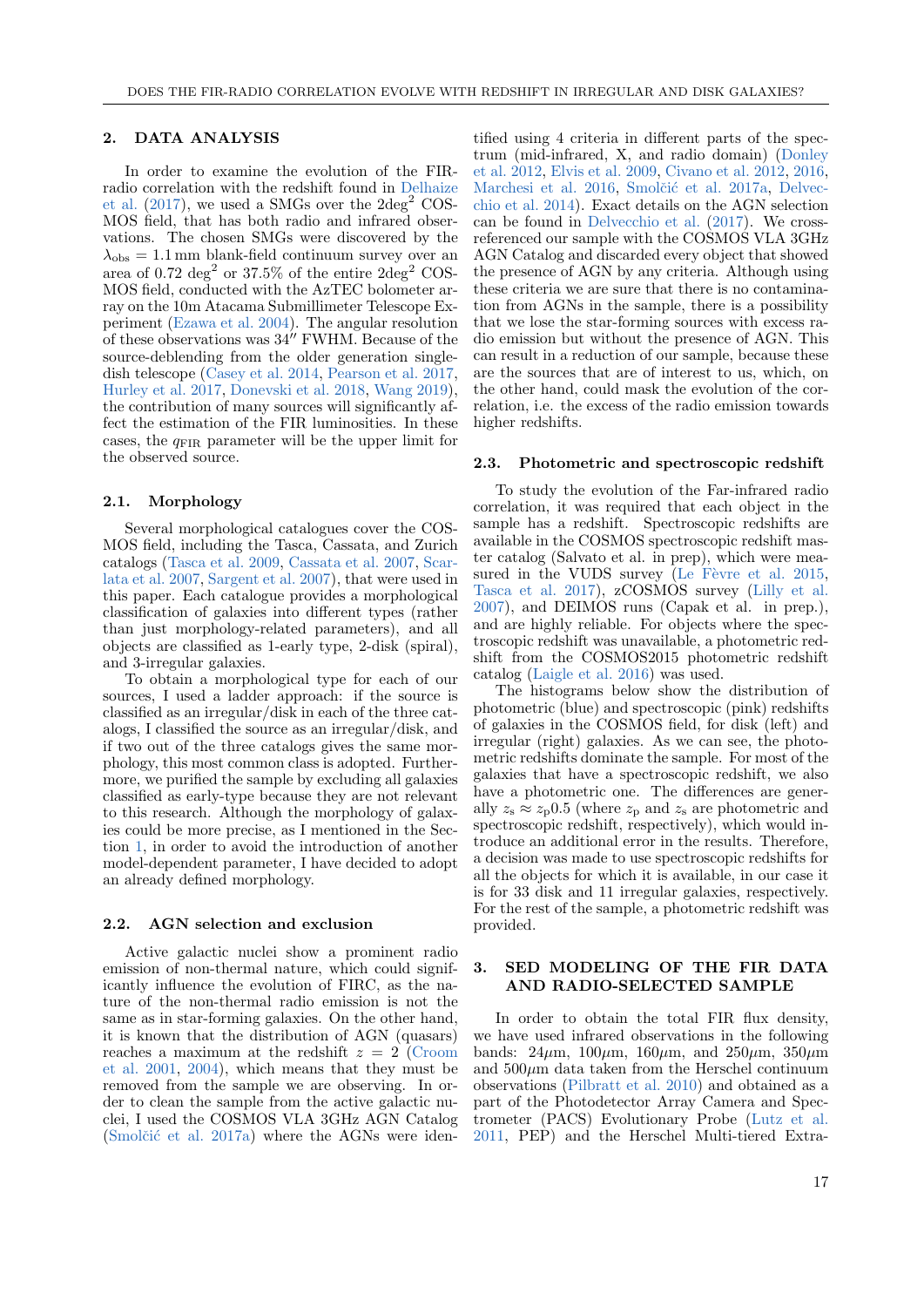

<span id="page-3-0"></span>Fig. 1: The distribution of disk galaxies (left) and irregular galaxies (right) depending on the redshift for all galaxies from the COSMOS field that have defined the morphology. Blue and pink colors represent objects that have photometrically and spectroscopically obtained redshifts, respectively.

galactic Survey [\(Oliver et al.](#page-11-47) [2012,](#page-11-47) HerMES) programs. Next, the SED curve was fitted on those points by a second-degree polynomial for each galaxy separately. The total FIR flux density was then obtained by integrating the SED curve in the rest frame in the range of  $42\mu$ m to  $122\mu$ m. To check whether such fitting of the SED curve introduces a significant error when calculating the FIR luminosity, we used the sample AzTEC/ASTE published in the paper [\(Miettinen et al.](#page-11-48) [2017\)](#page-11-48) on which we performed a similar analysis as presented in this paper and came to the conclusion that FIR luminosities can be distinguished by  $100\mu$ Jy, which is an order of magnitude smaller than the instrumental error we get at these wavelengths. On the other hand, this difference will introduce a dispersion in the  $q_{\text{FIR}}$  parameter of only 0.03, which is again an order of magnitude smaller from its standard deviation, so we decided that the use of the second-degree polynomial fit in the FIR wavelengths is a good approximation.

Primarily, flux densities of two wavelengths in the radio domain were used to calculate the spectral indices for given galaxies. We used the 3 GHz integrated radio flux density from the COS-MOS VLA 3GHz Multiwavelength Counterpart Cat-alog (Smolčić et al. [2017b\)](#page-12-8), and the 1.4 GHz radio flux density from the COSMOS VLA Deep Catalog [\(Schinnerer et al.](#page-12-9) [2010,](#page-12-9) [Aretxaga et al.](#page-11-49) [2011\)](#page-11-49). The spectral index was calculated assuming a powerlaw spectrum with index  $\alpha$  where  $S_{\nu} \propto \nu^{\alpha}$  of radio sources by comparing the 3 GHz fluxes to those in the 1.4 GHz VLA COSMOS data. For those galaxies with flux at 1.4 GHz, the rest-frame, k-corrected, flux densities have been calculated using the previously determined spectral index [\(Magnelli et al.](#page-11-50) [2015\)](#page-11-50) at 1.4 GHz and were used for determining the  $q_{\text{FIR}}$  parameter. For the rest of the sample, we converted the observer-frame 3 GHz fluxes into 1.4 GHz luminosities:

<span id="page-3-1"></span>
$$
L_{1.4\text{GHz}} = \frac{4\pi D_L^2}{(1+z)^{\alpha+1}} \left(\frac{1.4}{3}\right)^{\alpha} S_{3\text{GHz}} \tag{2}
$$

where  $D<sub>L</sub>$  is the luminosity distance to the object in meters.  $L_{1.4\text{GHz}}$  and  $S_{3\text{GHz}}$  are the observed radio luminosity at 1.4 GHz and observed flux density at 3 GHz, respectively. For all physical quantities used in this paper, the errors were propagated and combined in quadrature.

Eq. [\(2\)](#page-3-1) tells us that we need a radio spectral index to switch the luminosity from the observed to rest frame. In cases where we do not have flux densities at two wavelengths in the radio domain, a fixed value of this parameter was used. Therefore, I wanted to examine whether one value of the spectral index taken for the rest of the sample will significantly affect the results. Fig. [2](#page-4-0) shows the dependence of the correlation parameter on the redshift for fixed spectral index  $\alpha = -0.6$  (green circles),  $\alpha = -0.7$  (red exes),  $\alpha = -0.8$  (burgundy triangles) and  $\alpha = -0.9$ (purple rectangles). We can see that, as we move towards larger redshifts, the value of the spectral index significantly affects the value of the correlation parameter:

$$
q_{\rm FIR} = \log \left( \frac{F_{\rm FIR}(1+z)^{(1+\alpha)}}{\left(\frac{1.4}{3}\right)^{\alpha} S_{3\rm GHz}} \right) \tag{3}
$$

where, already at redshift 1.5, the value of the correlation parameter changes from  $q_{-0.9}$  = 2.21 to  $q_{-0.6}$  = 2.42. This means that taking a constant value of the radio spectral index automatically pulls the natural evolution of the correlation parameter toward higher redshifts. On the other hand, the steeper radio spectral index used in previous research  $(\alpha = -0.7,$  [Delhaize et al.](#page-11-4) [\(2017\)](#page-11-4)) will result in lower values of the correlation parameter, which may be responsible for the evolution of the correlation with redshift itself. The recent research [\(Klein et al.](#page-11-51) [2018\)](#page-11-51) has shown that the radio spectral index in SMG galaxies is not as steep as previously thought, rather, it is closer to  $\alpha = -0.56$ , which gives a higher value of the correlation parameter compared to previous analyzes. All this leads to the conclusion that taking a constant value of this parameter, especially steeper values, can lead to the apparent evolution of the FIRradio correlation.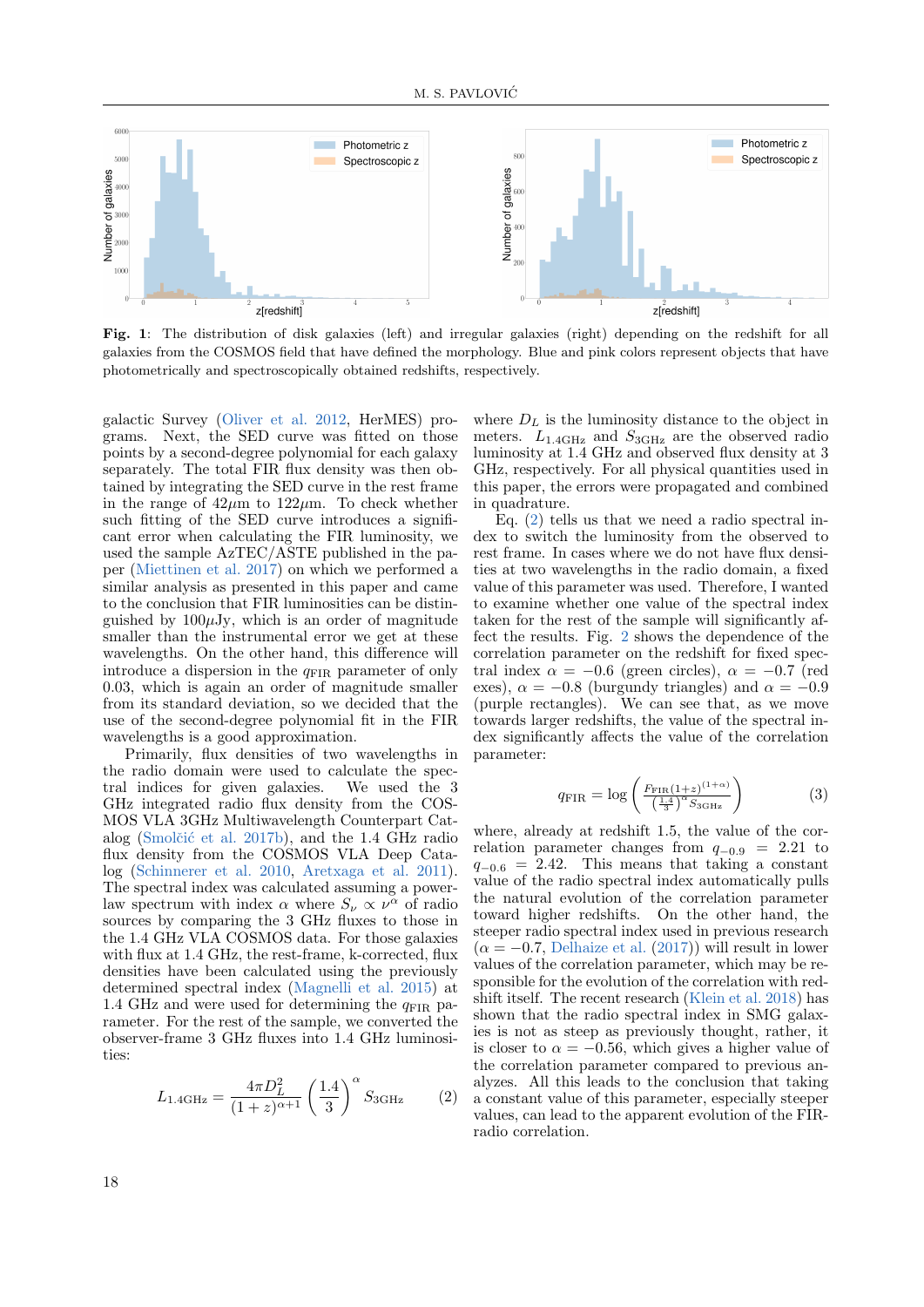

<span id="page-4-0"></span>Fig. 2: Dependence of the correlation parameter on redshift for different spectral indices:  $\alpha = -0.6$  (green circles),  $\alpha = -0.7$  (red exes),  $\alpha = -0.8$  (burgundy triangles) and  $\alpha = -0.9$  (purple rectangles).

For 109 galaxies from the sample, that does not have a flux density at two wavelengths in the radio domain, a fixed spectral index  $\alpha = -0.59 \pm 0.20$  [\(Klein](#page-11-51) [et al.](#page-11-51) [2018\)](#page-11-51) was assumed, which is a big difference from the work [Delhaize et al.](#page-11-4) [\(2017\)](#page-11-4), where they took  $\alpha = -0.7$ . This difference may be responsible for the divergence of our results from the previously observed evolution of the correlation, as seen in Section [4.](#page-4-1)

After determining the morphology, removing the AGNs, and cleaning the sample, the final sample consists of 159 disks and 44 irregular galaxies. In order to get a larger sample and statistically more significant results, galaxies from previous work were added to this sample (Pavlović et al. [2019\)](#page-11-17), so the final sample used in this paper consists of 236 galaxies, 181 of which are disk and 55 are irregular.

#### <span id="page-4-1"></span>4. RESULTS

In order to compare this work to our previous work (Pavlović et al. [2019\)](#page-11-17) where we had a lack of galaxies at a redshift  $z < 1$ , an analysis was performed on the entire sample from  $0 < z < 3.5$  but also on the  $z > 1$  subsample. We determined the mean value of the correlation parameter for the entire sample of galaxies to be  $q_{\text{FIR}} = 2.34 \pm 0.30$ , and for galaxies at redshift  $z > 1$  where we get  $q_{\text{FIR}(z>1)} = 2.21 \pm 0.36$ . Furthermore, we determined the mean value of the correlation parameter separately for each of the subsamples, which is  $q_{\text{FIR}} = 2.34 \pm 0.30$  and  $q_{\text{FIR}} = 2.19 \pm 0.34$ , for disk and irregular galaxies, respectively. In addition, we determine the median value with 16th and 84th percentile for  $q_{\text{FIR}}$  for disk and irregular galaxies separately and the results are summarised in Table [1](#page-4-2) for two different ranges of stellar masses  $10.5 < \log(M_*/M_o) < 10.5$ , <span id="page-4-2"></span>**Table 1:** Median values for  $q_{\text{FIR}}$  with  $1\sigma$  deviations for disk and irregular galaxies seperatly, for two different ranges of stellar masses.

|                            | Disk galaxies Irregular galaxies |  |  |  |  |  |
|----------------------------|----------------------------------|--|--|--|--|--|
| $log(M_*/M_0) < 10.5$      |                                  |  |  |  |  |  |
| $q_{-1\sigma} = 2.19$      | $q_{-1\sigma} = 1.97$            |  |  |  |  |  |
| $q_{\text{median}}=2.46$   | $q_{\text{median}} = 2.21$       |  |  |  |  |  |
| $q_{+1\sigma} = 2.65$      | $q_{+1\sigma} = 2.42$            |  |  |  |  |  |
| $log(M_*/M_0) > 10.5$      |                                  |  |  |  |  |  |
| $q_{-1\sigma} = 2.15$      | $q_{-1\sigma} = 1.93$            |  |  |  |  |  |
| $q_{\text{median}} = 2.38$ | $q_{\text{median}} = 2.34$       |  |  |  |  |  |
| $q_{+1\sigma} = 2.56$      | $q_{+1\sigma} = 2.53$            |  |  |  |  |  |

in order to compare the results with [Delvecchio et al.](#page-11-8) [\(2021\)](#page-11-8).

As we can see, both the mean and median  $q_{\text{FIR}}$ parameters show lower values in the sample of irregular galaxies, and are consistent with the possibility that those galactic collisions might be driving the evolution of  $q_{\text{FIR}}$  towards higher redshift, as was also pointed out in the previous works of [Donevski and](#page-11-22) Prodanović [\(2015\)](#page-11-22), Pavlović et al. [\(2019\)](#page-11-17).

In order to compare the results with previous pa-pers [\(Delhaize et al.](#page-11-4) [2017,](#page-11-4) Pavlović et al. [2019\)](#page-11-17), the dependence of the correlation parameter with redshift was examined in the form of  $q_{\text{FIR}}(z) = a(1+z)^b$ , where  $a$  is a fitting constant and  $b$  is a degree coefficient, for two different morphological types separately.

Fig. [3](#page-5-0) shows the dependence of  $q_{\text{FIR}}(z)$  defined previously for 181 disk galaxies (left), and 55 irregular galaxies (right). The red dashed and dash-dotted lines represent power-low fits  $q_{\text{FIR}} = (2.4 \pm 0.01)(1 +$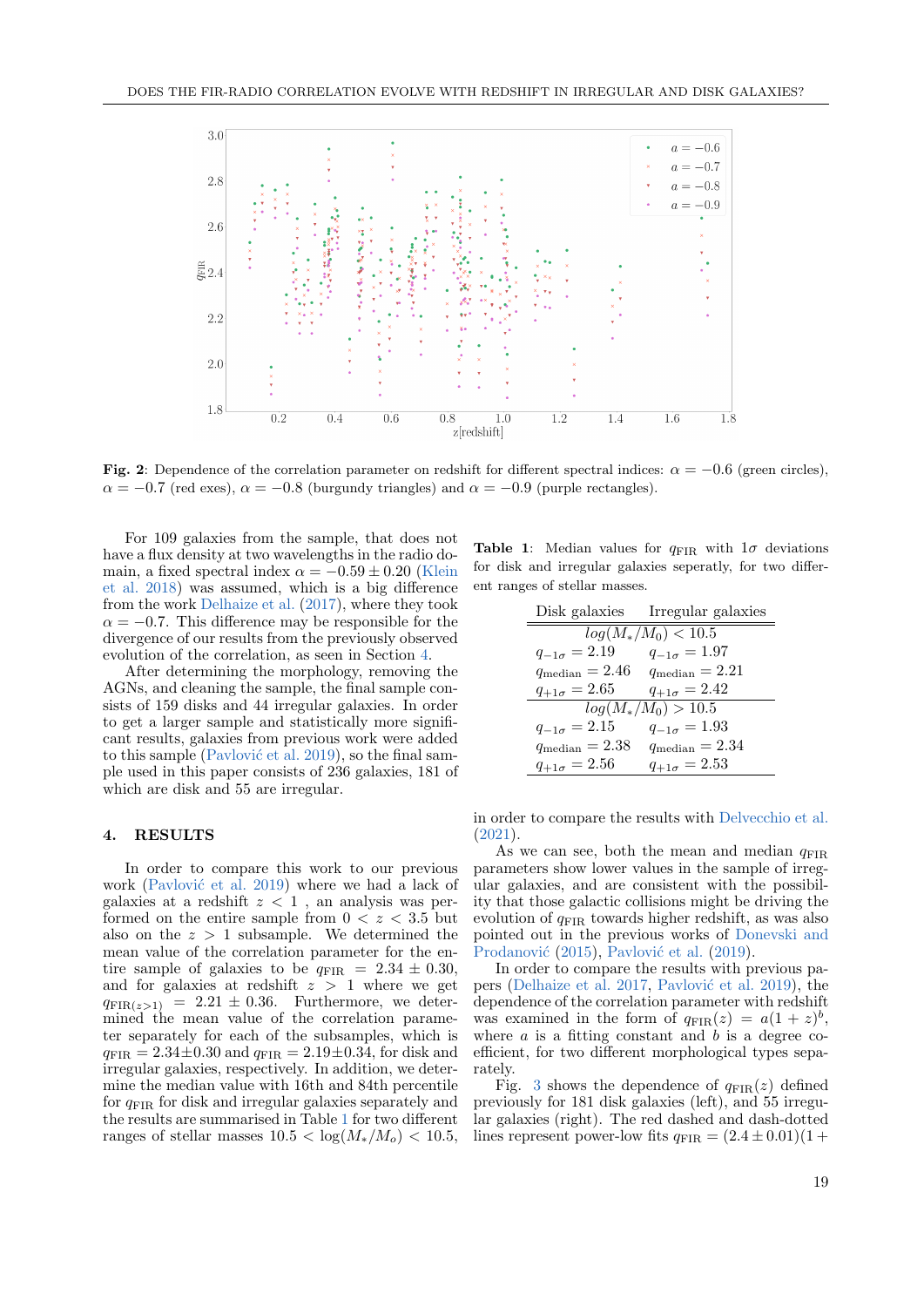

<span id="page-5-0"></span>Fig. 3:  $q_{\text{FIR}}$  as a function of redshift. Left: data for disk galaxies (red stars) were fitted with the red dashed line. Right: data for irregular SMGs (red triangles) were fitted with a red dash-dotted line. The solid black line is the mean value for the  $q_{\text{FIR}}$  parameter with the grey-shaded region representing its standard deviation for disk (left) and irregular (right) galaxies. Blue lines represent the results from Molnár et al. [\(2018\)](#page-11-6) for spheroid-dominated (left) and disk-dominated (right) galaxies, for comparison.

 $(z)^{(-0.05\pm0.04)}$  and  $q_{\text{FIR}} = (2.2\pm0.1)(1+z)^{(0.04\pm0.08)}$ , for disk and irregular galaxies, respectively. Blue lines represent the results from Molnár et al. [\(2018\)](#page-11-6) for spheroid-dominated (left) and disk-dominated (right) galaxies, for comparison. Although trends in different morphological types appear to be opposing, both are consistent within errors with no evolution with redshift. However, it is important to note that small statistics and large uncertainties especially at redshifts  $z > 1$ , might be obscuring any underlying evolution found by [Delhaize et al.](#page-11-4) [\(2017\)](#page-11-4). Another existing explanation of the discrepancy of our results with [Delhaize et al.](#page-11-4)  $(2017)$  is that the observed evolution of the FIR-radio correlation with redshift does not exist and that it is the result of poor estimation of the spectral index in star-forming galaxies in the young universe.

Furthermore, I analyzed the dependence of the correlation parameter of redshift for the entire sample  $(disk + irregular)$  of 236 galaxies. The fitting results are shown in Fig. [4.](#page-6-1) The solid blue curve represents a power-low fit for the whole sample of 236 galaxies in the shape of  $q_{\text{FIR}} = (2.4 \pm 0.01)(1+z)^{(-0.02 \pm 0.03)}$ . The whole sample does not show any indications for the evolution of the redshift correlation, as well. Fig. [4](#page-6-1) also shows the previously observed trend found by [Delhaize et al.](#page-11-4) [\(2017\)](#page-11-4), as an orange dotted line, for easy comparison.

As we can see in Fig. [4,](#page-5-0) the number of points on the highest redshift bin is significantly lower than on the small redshifts, which may mean that this small number of data points overlaps the actual value of the correlation parameter in these stages. On these redshift bins, outliners are not weighted, and the number of data points is exclusively a consequence of the undefined (or non-inclusively defined) morphology of galaxies. On the other hand, the value of the correlation parameter at these redshifts does not exceed the standard deviation of the nominal value [\(Yun et al.](#page-12-1) [2001\)](#page-12-1), so I decided that there was no need to remove the outliners.

A recent paper [\(Delvecchio et al.](#page-11-8) [2021\)](#page-11-8) has shown that the infrared radio correlation shows a significant evolution with stellar mass  $(M_*)$  while a weaker dependence on redshift has been found. It was found that the correlation parameter  $q_{IR}$  shows lower values in galaxies of higher stellar masses. As our sample also showed a weak dependence of the correlation on the redshift, we decided to check whether the correlation with the redshift would occur for different bins of stellar masses. Stellar masses were also taken from the COSMOS2015 photometric redshift catalog [\(Laigle et al.](#page-11-44) [2016\)](#page-11-44), and the dependence of the correlation parameter was analyzed for 4 bins of stellar masses:  $\log(M_*/M_o) < 10$ ,  $10 < \log(M_*/M_o) < 10.5$ ,  $10.5 < \log(M_*/M_o) < 11$ , and  $\log(M_*/M_o) > 11$ .

In contrast to the work [Delvecchio et al.](#page-11-8) [\(2021\)](#page-11-8), in our sample for three bins of stellar masses, we did not find any sign of the evolution of correlation when fitting errors are taken into account, except for galaxies with stellar masses  $10.5 < \log(M_*/M_o) < 11$ , where the correlation parameter shows evolution with redshift in the form of:  $q_{\text{FIR}}(z) = (2.5 \pm 0.1)(1 +$  $z$ )<sup>(-0.11±0.05)</sup>. The apparent independence of the correlation parameter from the stellar mass can be explained by a statistically small sample with respect to work [Delvecchio et al.](#page-11-8) [\(2021\)](#page-11-8). On the other hand, massive galaxies do originate from the collision of more galaxies and, in the past, unlike less massive galaxies, have experienced a number of close approaches [\(Conselice](#page-11-52) [2007,](#page-11-52) [Conselice et al.](#page-11-53) [2009,](#page-11-53) [Bertone and Conselice](#page-11-54) [2009\)](#page-11-54), which can contribute to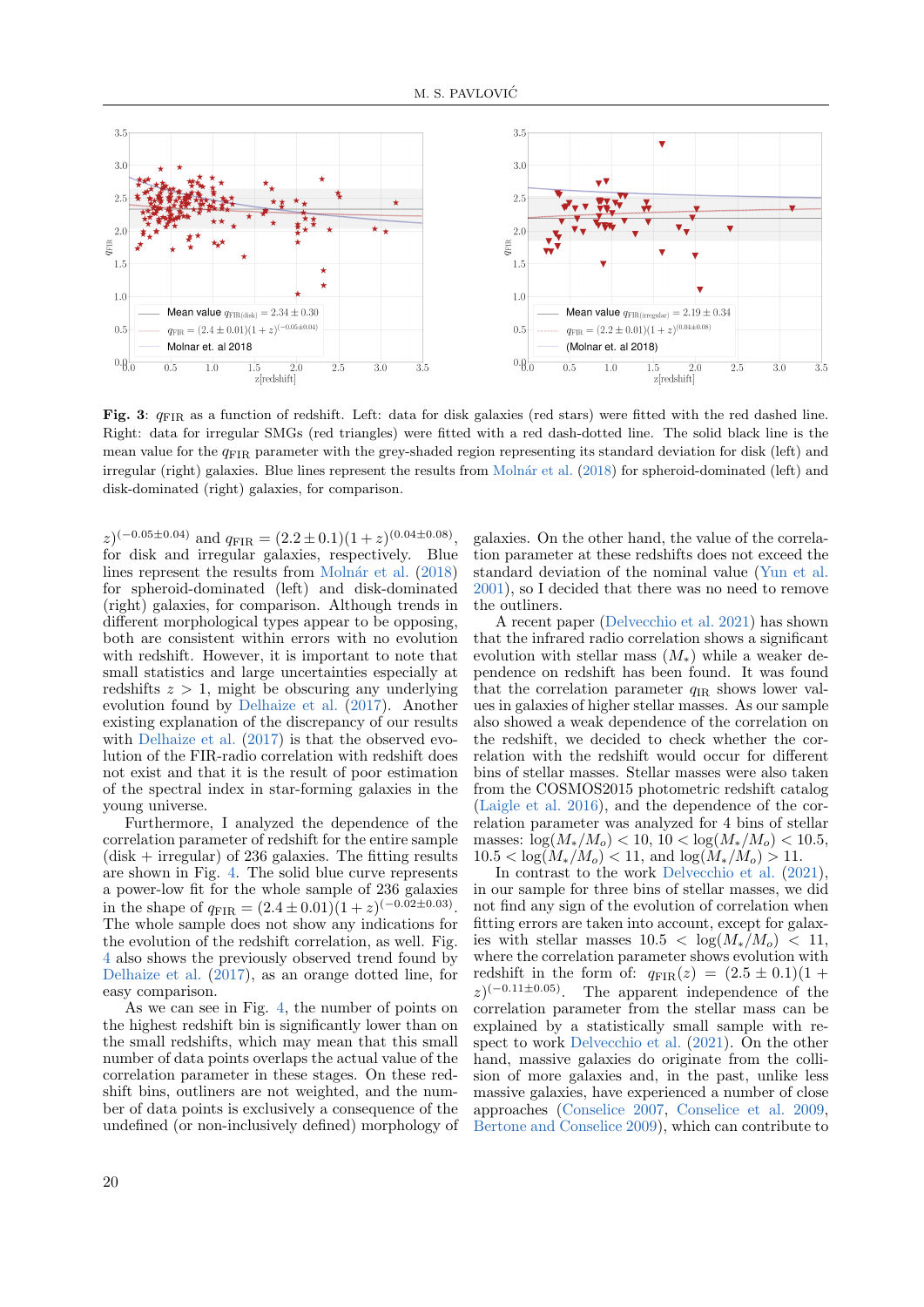

<span id="page-6-1"></span>Fig. 4: qFIR versus redshift for 236 SMGs. Red stars represent disk galaxies while red triangles are irregular galaxies. The blue solid curve shows a power-law fit for the whole sample of 236 SMGs (disk + irregular) galaxies. The orange dotted curve is the same power-law fit found in [\(Delhaize et al.](#page-11-4) [2017\)](#page-11-4).

an increase in non-thermal radio emission, i.e. the reduction of the correlation parameter. This may, per-haps, explain the results of [Delvecchio et al.](#page-11-8)  $(2021)$ , which will be the subject of our future analysis.

#### <span id="page-6-0"></span>5. DISCUSSION AND CONCLUSION

Empirically determined correlations have proven to be an excellent tool for studying galaxies at high redshifts, including the FAR-infrared radio correlation. However, recent observations of the starforming galaxies up to the redshift  $z < 6$  have shown that this correlation is evolving with a redshift as  $q_{\text{FIR}}(z) = (2.52 \pm 0.03)(1 + z)^{(-0.21 \pm 0.01)}$  [\(Delhaize](#page-11-4) [et al.](#page-11-4) [2017\)](#page-11-4). To use this correlation as one of the powerful tools for studying the young universe, we need to understand which physical processes are responsible for this behavior.

Inspired by the work Pavlović et al.  $(2019)$ , where it was shown that there is an indication that the

evolution of correlation is driven by interactions between galaxies, and the fact that collisions between galaxies can produce an acceleration of cosmic-rays (Lisenfeld and Völk [1993,](#page-11-55) [Murphy](#page-11-20) [2013,](#page-11-20) [Donevski](#page-11-22) and Prodanović [2015\)](#page-11-22), in this paper a more detailed analysis of work Pavlović et al.  $(2019)$  is done and the dependence of the correlation parameter on the redshift is investigated on a larger sample for different morphology of galaxies. To do so, almost an order of magnitude larger COSMOS sample of 236 star-forming galaxies are taken and based on the three morphological catalogs available for this sample, and the galaxies are divided into 181 disks and 55 irregulars. For both subsamples, the dependence of the correlation parameter on the redshift is examined and the following results are obtained:  $q_{\text{FIR}}(z) = (2.4 \pm 0.01)(1 + z)^{(-0.05 \pm 0.04)}$  and  $q_{\text{FIR}}(z) = (2.2 \pm 0.1)(1+z)^{(0.04 \pm 0.08)}$  for disk and irregular galaxies, respectively. None of the subsamples showed any evolution of correlation with the redshift,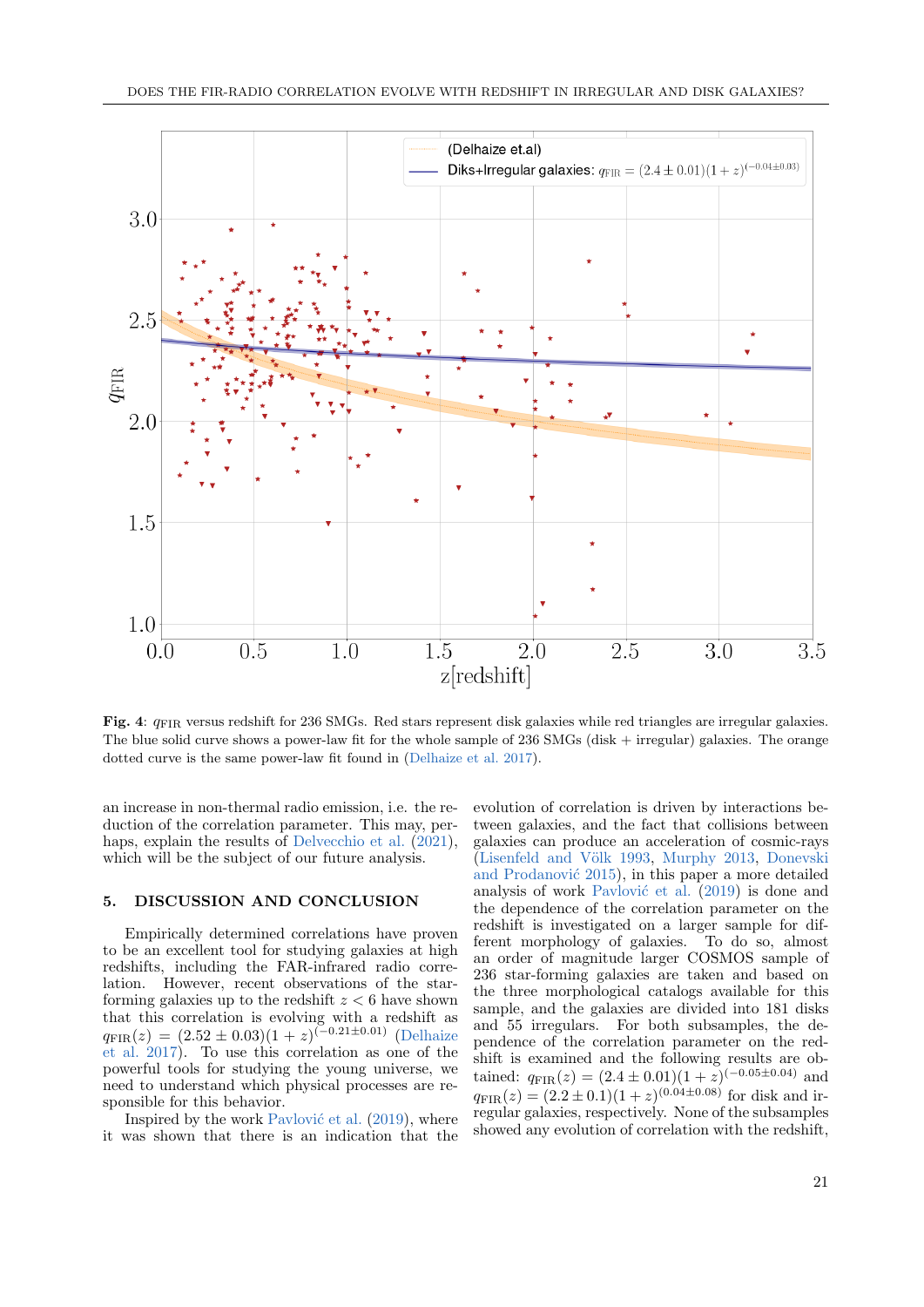nor when the whole sample of 236 galaxies was analyzed, where I obtained:  $q_{\text{FIR}}(z) = (2.4 \pm 0.01)(1 +$  $z$ <sup>(-0.04±0.03)</sup>. The obtained trends do not show the evolution of correlation and are not consistent with the previously confirmed evolution of the correlation [Delhaize et al.](#page-11-4) [\(2017\)](#page-11-4). This result is also inconsistent with the results found by Molnár et al.  $(2018)$ , where it was found that in the sample of spheroiddominated galaxies there is an evolution of the correlation with the redshift where the b parameter was found to be  $b = -0.19 \pm 0.01$ . This discrepancy can be explained by the difference in determining the morphology. Namely, in the paper Molnár et al. [\(2018\)](#page-11-6) the sample of spheroid-dominated galaxies  $consists of earl-type + disk galaxies with a prominent$ bulge component, while in our sample of disk galaxies there are only disk-dominated galaxies, while we excluded elliptical galaxies from the analysis. This could mean that active elliptical galaxies [\(Fukugita](#page-11-56) [et al.](#page-11-56) [2004,](#page-11-56) [Huang and Gu](#page-11-57) [2009\)](#page-11-57) are responsible for the evolution of the redshift correlation, which will be the subject of our future research, and which would indicate that whatever the driving mechanism is it is not tightly related to star-formation or gas mass. It is interesting to point out that the mean value of the correlation parameter in irregular galaxies is lower than in disk galaxies. As the sample is dominated by disk galaxies, which is partly consistent with our previous work Pavlović et al.  $(2019)$ , it is still possible that the different morphology of galaxies drives the evolution of the correlation with the redshift. The result is also consistent with the work of [Algera et al.](#page-11-7) [\(2020\)](#page-11-7) where it was found that, in the range  $1.5 < z < 4$ , the mean value of the parameter  $q_{\text{FIR}} = 2.2 \pm 0.03$ , which is 0.4 dex lower than the local value for a heterogeneous mix of star-forming galaxies [\(Bell](#page-11-2) [2003\)](#page-11-2) and ULIRGs [\(Yun et al.](#page-12-1) [2001\)](#page-12-1). They interpret the offset concerning the FIRC correlation of normal galaxies through strong magnetic fields in SMGs, combined with the production of secondary cosmic rays, both of which serve to increase the radio output of a galaxy for a given star formation rate, which again supports the hypothesis that an additional population of tidal cosmic rays is responsible for the evolution of FIRC with a redshift. I would like to caution the reader that the parameters now used to determine the morphology of galaxies which are relying on optical images, are not entirely reliable for the redshift  $z > 1$ . There is a possibility that the subsamples are not completely morphologically clean beyond this redshift, which would significantly affect the results. For this reason, one of the important goals that can emerge from this analysis is to find a new more precise parameter for determining the stage of galaxy collisions at high redshifts, because, as Donevski and Prodanović [\(2015\)](#page-11-22) have found, the correlation parameter will evolve over the interaction stage. Finally, it is essential to note that we saw that the parameter  $q_{\text{FIR}} \sim (1+z)^{\alpha}$  is very sensitive to the radio spectral index, so there is a possibility that this parameter, i.e. taking it constant, is responsible for the apparent evolution of the correlation, and this will be investigated in the follow-up work.

Table 2: Data sample, colums are as follow:  $\alpha$  and  $\delta$  are the right assension and declination of the object, respectively, z-redshift,  $S_{\text{FIR}}$ -rest frame FIR flux density from 42  $\mu$ m to 122  $\mu$ m in  $\mu$ Jy,  $dS_{\text{FIR}}$ -propagated error on the rest frame FIR flux density,  $S_{3\text{GHz}}$ - the rest frame 3 GHz flux density in  $\mu$ Jy,  $dS_{3\text{GHz}}$ -integrated error on the 3 GHz flux density,  $q_{\text{FIR}}$ -correlation parameter, and  $dq_{\text{FIR}}$ -propagated error on the correlation parameter.

| $\alpha$ | $\delta$ | $\boldsymbol{z}$ | $S_{\rm FIR}$ | $dS_{\rm FIR}$ | $S_{3\text{GHz}}$ | $dS_{3\rm GHz}$ | $q_{\rm FIR}$ | $dq_{\rm FIR}$ |
|----------|----------|------------------|---------------|----------------|-------------------|-----------------|---------------|----------------|
| [0]      | lo.      |                  | $[\mu Jy]$    | $[\mu Jy]$     | $[\mu Jy]$        | $[\mu Jy]$      |               |                |
| 150.55   | 1.91     | 0.55             | 8897.51       | 1064.62        | 0.09              | 0.02            | 2.08          | 0.09           |
| 150.62   | 1.99     | 1.11             | 7645.89       | 1153.42        | 0.08              | 0.02            | 2.15          | 0.12           |
| 150.15   | 1.80     | 1.10             | 15175.45      | 1111.73        | 0.05              | 0.02            | 2.73          | 0.18           |
| 150.17   | 2.30     | 0.44             | 7465.10       | 1257.03        | 0.06              | 0.01            | 2.19          | 0.10           |
| 149.54   | 2.04     | 0.73             | 7597.60       | 215.16         | 0.17              | 0.02            | 1.75          | 0.05           |
| 149.57   | 1.88     | 0.62             | 10836.59      | 1361.42        | 0.07              | 0.02            | 2.28          | 0.11           |
| 149.57   | 1.74     | 0.49             | 21133.21      | 5212.18        | 0.15              | 0.02            | 2.23          | 0.12           |
| 149.94   | 2.67     | 0.49             | 18064.39      | 1689.16        | 0.13              | 0.01            | 2.23          | 0.06           |
| 149.68   | 2.76     | 1.11             | 23428.80      | 3494.37        | 0.46              | 0.02            | 1.83          | 0.07           |
| 149.68   | 2.43     | 0.33             | 11824.62      | 1225.23        | 0.14              | 0.02            | 1.99          | 0.07           |
| 149.69   | 1.67     | 0.32             | 27954.73      | 494.45         | 0.29              | 0.05            | 1.99          | 0.08           |
| 150.75   | 2.05     | 0.59             | 35901.06      | 2228.78        | 0.27              | 0.05            | 2.20          | 0.09           |
| 150.75   | 2.36     | 0.19             | 40714.40      | 1547.93        | 0.12              | 0.02            | 2.58          | 0.07           |
| 149.71   | 2.22     | 2.32             | 7563.43       | 958.31         | 0.38              | 0.05            | 1.40          | 0.08           |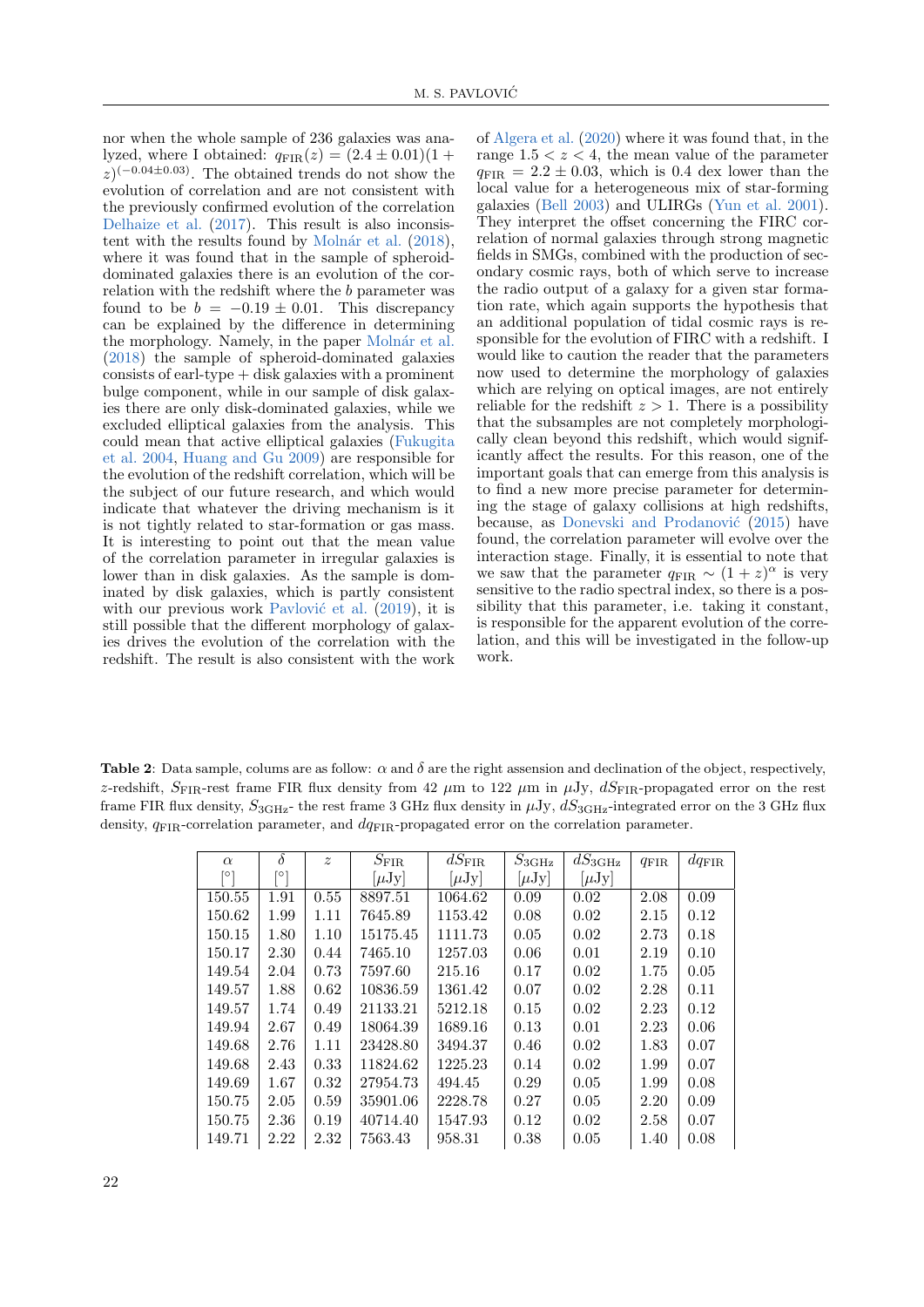| $\alpha$              | $\delta$              | $\boldsymbol{z}$ | $\overline{S}_{\rm FIR}$ | $\overline{d}S_{\rm FIR}$ | $S_{3\rm GHz}$ | $\overline{dS}_{3\text{GHz}}$ | $q_{\rm FIR}$ | $dq_{\rm FIR}$ |
|-----------------------|-----------------------|------------------|--------------------------|---------------------------|----------------|-------------------------------|---------------|----------------|
| $\lceil \circ \rceil$ | $\lceil \circ \rceil$ |                  | $[\mu Jy]$               | $[\mu Jy]$                | $[\mu Jy]$     | $[\mu Jy]$                    |               |                |
| 149.92                | $2.25\,$              | 1.63             | 10006.35                 | 1093.49                   | 0.07           | 0.01                          | 2.31          | 0.09           |
| 149.93                | $2.30\,$              | 1.83             | 13858.89                 | 1367.27                   | 0.08           | $0.01\,$                      | 2.44          | 0.08           |
| 150.27                | $2.21\,$              | $0.85\,$         | 11435.70                 | 1361.31                   | 0.06           | $0.01\,$                      | 2.40          | 0.10           |
| 150.28                | $2.05\,$              | $1.11\,$         | 8685.78                  | 356.41                    | $0.06\,$       | $0.01\,$                      | 2.34          | 0.10           |
| 149.76                | 2.34                  | $1.01\,$         | 11590.02                 | 1565.86                   | $0.10\,$       | $0.01\,$                      | 2.14          | $0.08\,$       |
| 149.77                | $2.53\,$              | 0.73             | 8371.22                  | 558.37                    | 0.13           | $0.02\,$                      | $1.92\,$      | $0.06\,$       |
| 149.77                | 2.22                  | $1.60\,$         | 11521.95                 | 2942.53                   | $0.10\,$       | $0.01\,$                      | 2.26          | $0.12\,$       |
| 150.46                | 2.06                  | 0.33             | 11556.97                 | 4610.53                   | 0.07           | $0.01\,$                      | $2.31\,$      | $0.19\,$       |
| 150.00                | 1.94                  | $0.69\,$         | 13481.89                 | 188.99                    | 0.10           | $0.01\,$                      | 2.23          | $0.05\,$       |
| 150.00                | 2.27                  | 0.68             | 21124.55                 | 452.50                    | $0.08\,$       | $0.01\,$                      | 2.52          | $0.06\,$       |
| 150.39                | 2.78                  | $0.36\,$         | 14194.28                 | 1324.96                   | $0.10\,$       | $\rm 0.02$                    | 2.18          | $0.09\,$       |
| 150.44                | $2.64\,$              | $0.11\,$         | 40951.97                 | 3040.25                   | $0.14\,$       | $\rm 0.02$                    | 2.50          | 0.07           |
| 149.79                | 2.29                  | $0.52\,$         | 5590.52                  | 4378.90                   | $0.13\,$       | $0.01\,$                      | 1.71          | 0.34           |
| 149.79                | $2.11\,$              | $0.48\,$         | 9348.22                  | 1366.52                   | $0.06\,$       | $0.01\,$                      | 2.19          | $0.09\,$       |
| 149.79                | $2.01\,$              | $1.37\,$         | 8030.00                  | 1072.62                   | 0.32           | $0.01\,$                      | 1.61          | $0.06\,$       |
| 149.80                | 2.14                  | $0.36\,$         | 34628.75                 | 591.05                    | $0.28\,$       | $0.03\,$                      | 2.14          | $0.04\,$       |
| 149.80                | 2.38                  | $0.68\,$         | 15373.55                 | 155.57                    | $0.08\,$       | $0.01\,$                      | 2.42          | $0.06\,$       |
| 150.36                | 2.70                  | $0.32\,$         | 14688.11                 | 531.13                    | 0.07           | $0.01\,$                      | 2.38          | $0.08\,$       |
| 150.49                | 2.73                  | $0.23\,$         | 10380.46                 | 1686.05                   | 0.09           | $\rm 0.02$                    | 2.11          | $0.11\,$       |
| 150.40                | 2.42                  | $0.17\,$         | 25002.56                 | 3350.44                   | 0.29           | $0.07\,$                      | $1.95\,$      | $0.12\,$       |
| 150.40                | 2.79                  | $0.71\,$         | 18381.28                 | 2167.93                   | $0.31\,$       | $0.02\,$                      | 1.87          | $0.06\,$       |
| 149.77                | 2.47                  | $0.60\,$         | 16284.43                 | 1741.78                   | $0.10\,$       | $0.01\,$                      | 2.30          | $0.07\,$       |
| 149.83                | 1.93                  | 1.43             | 15558.80                 | 886.68                    | $0.13\,$       | $0.01\,$                      | 2.22          | $0.05\,$       |
| 149.83                | $2.55\,$              | $2.08\,$         | 9245.63                  | 245.27                    | $0.08\,$       | $0.01\,$                      | 2.28          | $0.07\,$       |
| 149.84                | 1.64                  | $1.23\,$         | 16368.70                 | 2435.86                   | $0.10\,$       | $\rm 0.02$                    | 2.41          | 0.12           |
| 150.58                | 1.89                  | $0.41\,$         | 9828.47                  | 1214.50                   | $0.07\,$       | $\rm 0.02$                    | $2.21\,$      | 0.11           |
| 150.65                | $2.03\,$              | 0.44             | 10340.76                 | 856.01                    | $0.11\,$       | $\rm 0.02$                    | 2.06          | 0.09           |
| 150.68                | 2.23                  | $0.59\,$         | 19893.95                 | 1775.35                   | $0.07\,$       | $0.02\,$                      | 2.59          | 0.13           |
| 150.69                | 1.62                  | $1.02\,$         | 11166.88                 | 832.81                    | 0.22           | $0.02\,$                      | 1.82          | 0.06           |
| 150.04                | $2.08\,$              | $0.46\,$         | 18798.90                 | 2788.78                   | $0.10\,$       | $0.01\,$                      | 2.32          | 0.08           |
| 150.21                | 2.36                  | $0.17\,$         | 50380.17                 | 5107.55                   | $0.27\,$       | $0.03\,$                      | 2.28          | 0.07           |
| 150.33                | 1.92                  | $0.10\,$         | 72256.35                 | 9819.26                   | $1.37\,$       | $0.05\,$                      | 1.73          | 0.06           |
| 150.34                | $2.05\,$              | $0.85\,$         | 15191.30                 | 1867.16                   | $0.10\,$       | $0.01\,$                      | 2.28          | $0.08\,$       |
| 150.30                | $2.05\,$              | 0.71             | 16659.07                 | 1153.81                   | $0.08\,$       | $0.01\,$                      | 2.42          | 0.07           |
| 149.48                | 1.86                  | $0.51\,$         | 30403.79                 | 5883.63                   | $\rm 0.21$     | $\rm 0.02$                    | 2.25          | 0.09           |
| 150.12                | 2.46                  | 0.25             | 52507.87                 | 4588.46                   | 0.70           | 0.03                          | 1.91          | 0.04           |
| 149.74                | 2.07                  | 0.74             | 12732.01                 | 798.42                    | 0.06           | 0.01                          | 2.48          | 0.11           |
| 149.74                | 2.18                  | $0.35\,$         | 17565.86                 | 2391.38                   | 0.14           | 0.02                          | 2.15          | 0.09           |
| 150.27                | 1.98                  | 1.17             | 17605.57                 | 1393.13                   | 0.11           | 0.01                          | 2.33          | 0.06           |
| 150.60                | 2.45                  | $0.38\,$         | 20699.26                 | 6254.93                   | 0.08           | 0.02                          | 2.50          | 0.16           |
| 150.60                | 2.75                  | 0.65             | 12267.35                 | 974.19                    | 0.09           | 0.03                          | 2.22          | 0.15           |
| 150.60                | 2.12                  | $0.38\,$         | 15502.48                 | 334.09                    | 0.08           | 0.02                          | 2.34          | 0.08           |
| 149.85                | 2.78                  | 0.14             | 27909.41                 | 5186.01                   | 0.46           | $0.05\,$                      | 1.80          | 0.09           |
| 149.87                | 2.16                  | 0.94             | 10218.45                 | 1086.14                   | 0.07           | 0.05                          | 2.32          | 0.35           |
| 150.31                | 2.24                  | $0.25\,$         | 19858.26                 | 1274.26                   | 0.07           | 0.01                          | 2.50          | $0.07\,$       |
| 149.91                | 2.45                  | $0.58\,$         | 9721.46                  | 391.29                    | 0.08           | 0.01                          | 2.17          | $0.07\,$       |
| 150.34                | 2.57                  | 0.82             | 14557.66                 | 1612.38                   | 0.24           | 0.01                          | 1.93          | $0.05\,$       |
| 150.11                | 2.53                  | 1.99             | 11751.46                 | 1320.59                   | 0.07           | 0.01                          | 2.46          | 0.09           |
| 149.97                | 2.54                  | $0.23\,$         | 23879.13                 | 398.81                    | $0.07\,$       | 0.01                          | 2.60          | 0.08           |
| 149.98                | 2.43                  | 0.48             | 15832.57                 | 1014.17                   | 0.13           | 0.01                          | 2.15          | 0.06           |

### Table 2: continued.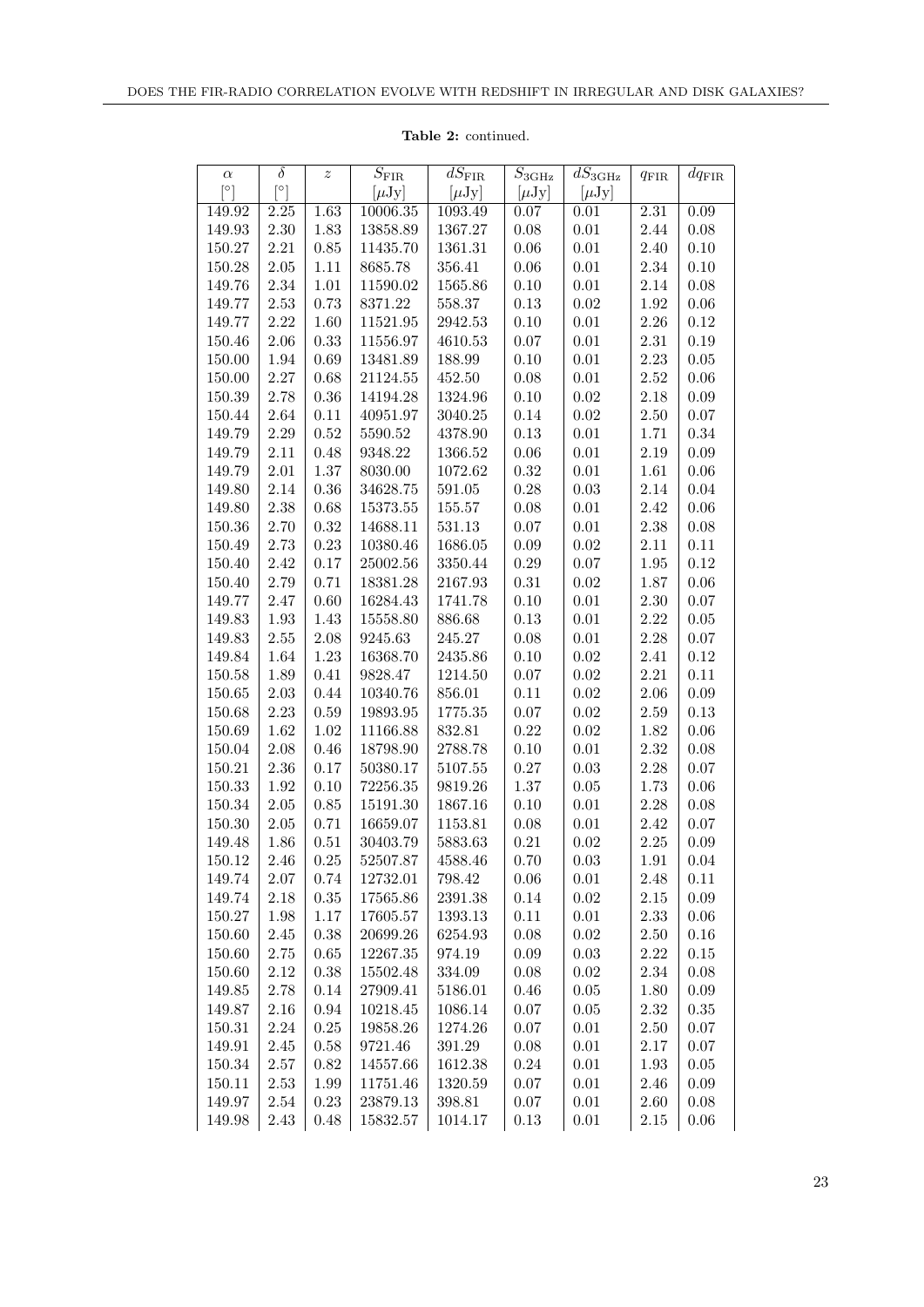Table 2: continued.

| $\alpha$              | $\delta$              | $\boldsymbol{z}$ | $S_{\rm FIR}$ | $\overline{d}S_{\rm FIR}$ | $S_{3{\rm GHz}}$ | $\overline{d}S_{\rm 3 GHz}$ |               | $dq_{\rm FIR}$ |
|-----------------------|-----------------------|------------------|---------------|---------------------------|------------------|-----------------------------|---------------|----------------|
| $\lceil \circ \rceil$ | $\lceil \circ \rceil$ |                  | $[\mu Jy]$    | $[\mu Jy]$                | $[\mu Jy]$       | $[\mu Jy]$                  | $q_{\rm FIR}$ |                |
| 150.17                | 2.13                  | 0.19             | 19476.74      | 2826.56                   | 0.14             | 0.01                        | 2.18          | 0.07           |
| 150.17                | 2.48                  | 0.74             | 15911.69      | 1552.31                   | $0.07\,$         | $0.01\,$                    | 2.47          | 0.09           |
| 150.19                | 2.68                  | $0.29\,$         | 23701.58      | 2923.56                   | 0.17             | $0.02\,$                    | 2.21          | $0.07\,$       |
| 150.19                | 2.68                  | $\rm 0.32$       | 44615.32      | 433.87                    | $0.27\,$         | 0.04                        | 2.27          | 0.06           |
| 150.42                | 2.12                  | $0.67\,$         | 16478.81      | 277.80                    | 38.80            | $2.90\,$                    | 2.53          | 0.04           |
| 149.85                | $2.32\,$              | $0.38\,$         | 11125.89      | 1109.59                   | 26.60            | 2.60                        | 2.49          | $0.07\,$       |
| 150.76                | $2.04\,$              | $1.01\,$         | 15940.94      | 2729.45                   | 48.50            | 3.60                        | 2.45          | $0.08\,$       |
| 149.72                | 1.62                  | 0.10             | 25024.54      | 3508.42                   | 48.70            | $3.60\,$                    | $2.53\,$      | 0.09           |
| 149.59                | 2.40                  | $1.11\,$         | 11733.85      | 1045.17                   | 41.40            | $3.30\,$                    | 2.39          | $0.05\,$       |
| 149.53                | 2.42                  | 0.49             | 13682.28      | 1778.37                   | 23.90            | 3.10                        | 2.63          | 0.09           |
| 150.58                | $2.26\,$              | 0.99             | 9798.63       | 114.81                    | 35.20            | $2.90\,$                    | $2.37\,$      | 0.04           |
| 149.51                | $2.69\,$              | $0.26\,$         | 19251.25      | 817.14                    | 52.10            | 3.90                        | 2.42          | 0.06           |
| 149.80                | 2.12                  | 0.49             | 10037.61      | 1092.16                   | 33.50            | $2.90\,$                    | $2.35\,$      | 0.07           |
| 150.55                | $2.56\,$              | 0.60             | 9732.79       | 204.50                    | 23.50            | $2.50\,$                    | $2.51\,$      | $0.05\,$       |
| 150.55                | 2.49                  | $0.86\,$         | 12528.88      | 516.70                    | 35.10            | $2.90\,$                    | 2.47          | 0.04           |
| 150.48                | $1.95\,$              | $0.67\,$         | 13215.96      | 434.45                    | 33.30            | $2.80\,$                    | 2.50          | 0.04           |
| 149.91                | $2.61\,$              | $0.35\,$         | 20341.48      | 936.44                    | 64.90            | 4.00                        | 2.36          | $0.05\,$       |
| 150.52                | $2.53\,$              | $0.41\,$         | 11543.54      | 1134.28                   | 19.00            | $2.50\,$                    | $2.65\,$      | $0.08\,$       |
| 150.34                | 1.61                  | $0.23\,$         | 5229.76       | 3469.70                   | 18.00            | 2.70                        | 2.31          | 0.30           |
| 150.62                | 2.33                  | 0.49             | 9279.77       | 614.27                    | 21.60            | $2.50\,$                    | $2.51\,$      | 0.07           |
| 149.64                | $2.02\,$              | $0.36\,$         | 11307.85      | 445.80                    | 24.70            | 2.60                        | $2.52\,$      | 0.06           |
| 150.35                | 2.40                  | 0.14             | 35107.66      | 5068.06                   | 39.10            | 3.10                        | 2.78          | 0.09           |
| 149.67                | 1.71                  | $0.38\,$         | 16180.74      | 730.70                    | 43.50            | $3.20\,$                    | 2.43          | $0.05\,$       |
| 149.76                | 1.99                  | $0.50\,$         | 15007.69      | 937.29                    | 30.50            | $2.80\,$                    | $2.57\,$      | 0.06           |
| 150.50                | $2.20\,$              | 1.72             | 7040.84       | 269.21                    | 24.30            | $2.50\,$                    | $2.45\,$      | $0.05\,$       |
| 150.75                | $2.59\,$              | 0.69             | 13257.17      | 146.55                    | 29.40            | $3.20\,$                    | $2.55\,$      | $0.05\,$       |
| 149.76                | 1.87                  | $0.54\,$         | 14231.01      | 663.12                    | 44.30            | 3.30                        | 2.39          | $0.05\,$       |
| 150.29                | 1.69                  | $1.25\,$         | 5734.58       | 327.56                    | 43.50            | $3.20\,$                    | $2.07\,$      | 0.04           |
| 150.42                | 1.82                  | $0.85\,$         | 7631.56       | 4124.08                   | 29.20            | 2.70                        | 2.33          | $0.24\,$       |
| 150.37                | 1.69                  | $1.00\,$         | 11698.40      | 1872.48                   | 22.00            | 2.60                        | 2.66          | 0.09           |
| 149.70                | $2.61\,$              | 0.41             | 15232.03      | 558.04                    | 23.70            | 2.70                        | 2.68          | 0.06           |
| 150.24                | $2.85\,$              | $0.29\,$         | 11098.55      | 396.89                    | 35.40            | $3.10\,$                    | $2.35\,$      | 0.06           |
| 149.99                | 2.32                  | $0.85\,$         | 7097.75       | 435.71                    | 11.90            | $2.40\,$                    | $2.69\,$      | 0.09           |
| 150.09                | 2.43                  | $0.36\,$         | 15116.15      | 1352.03                   | 32.00            | $2.70\,$                    | 2.54          | 0.07           |
| 150.26                | $2.51\,$              | 0.17             | 6490.29       | 1684.22                   | 45.50            | $3.20\,$                    | 1.99          | 0.13           |
| 150.69                | 2.14                  | 0.40             | 17023.25      | 65.30                     | 23.30            | 2.90                        | 2.73          | 0.07           |
| 150.27                | 2.62                  | 0.67             | 8364.18       | 232.16                    | 25.60            | 2.60                        | 2.41          | 0.05           |
| 149.92                | $2.31\,$              | 0.66             | 5320.67       | 1635.90                   | 14.10            | 2.50                        | 2.47          | 0.16           |
| 149.66                | 2.13                  | 0.56             | 18451.58      | 2060.18                   | 49.30            | 3.60                        | 2.46          | 0.06           |
| 150.11                | $2.55\,$              | 0.72             | 6033.37       | 2686.97                   | 13.70            | 2.40                        | 2.55          | 0.21           |
| 149.88                | $2.07\,$              | 0.60             | 15146.36      | 940.19                    | 12.60            | 2.30                        | 2.97          | 0.09           |
| 150.60                | 2.40                  | 0.60             | 11160.95      | 1488.41                   | 21.80            | 2.50                        | 2.60          | 0.08           |
| 149.60                | $2.23\,$              | $\,0.63\,$       | 11189.69      | 1213.25                   | 32.30            | 3.10                        | 2.43          | 0.07           |
| 150.38                | 2.81                  | 0.23             | 17305.81      | 54.22                     | 19.70            | 2.50                        | 2.79          | 0.07           |
| 149.89                | 2.47                  | 0.71             | 6712.19       | 91.77                     | 32.80            | 2.80                        | 2.21          | 0.04           |
| 150.72                | 1.72                  | 0.30             | 17648.06      | 2316.76                   | 43.90            | 3.30                        | 2.46          | 0.08           |
| 150.72                | 1.77                  | $0.85\,$         | 14121.47      | 2479.87                   | 33.80            | 3.20                        | 2.54          | 0.09           |
| 150.54                | 2.53                  | 0.62             | 8549.51       | 1901.59                   | 28.10            | 2.70                        | 2.38          | 0.11           |
| 150.48                | 2.61                  | 0.11             | 19114.78      | 883.71                    | 25.30            | 2.60                        | 2.70          | 0.07           |
| 150.49                | 2.67                  | 0.72             | 13037.04      | 429.65                    | 18.30            | 2.40                        | 2.76          | 0.06           |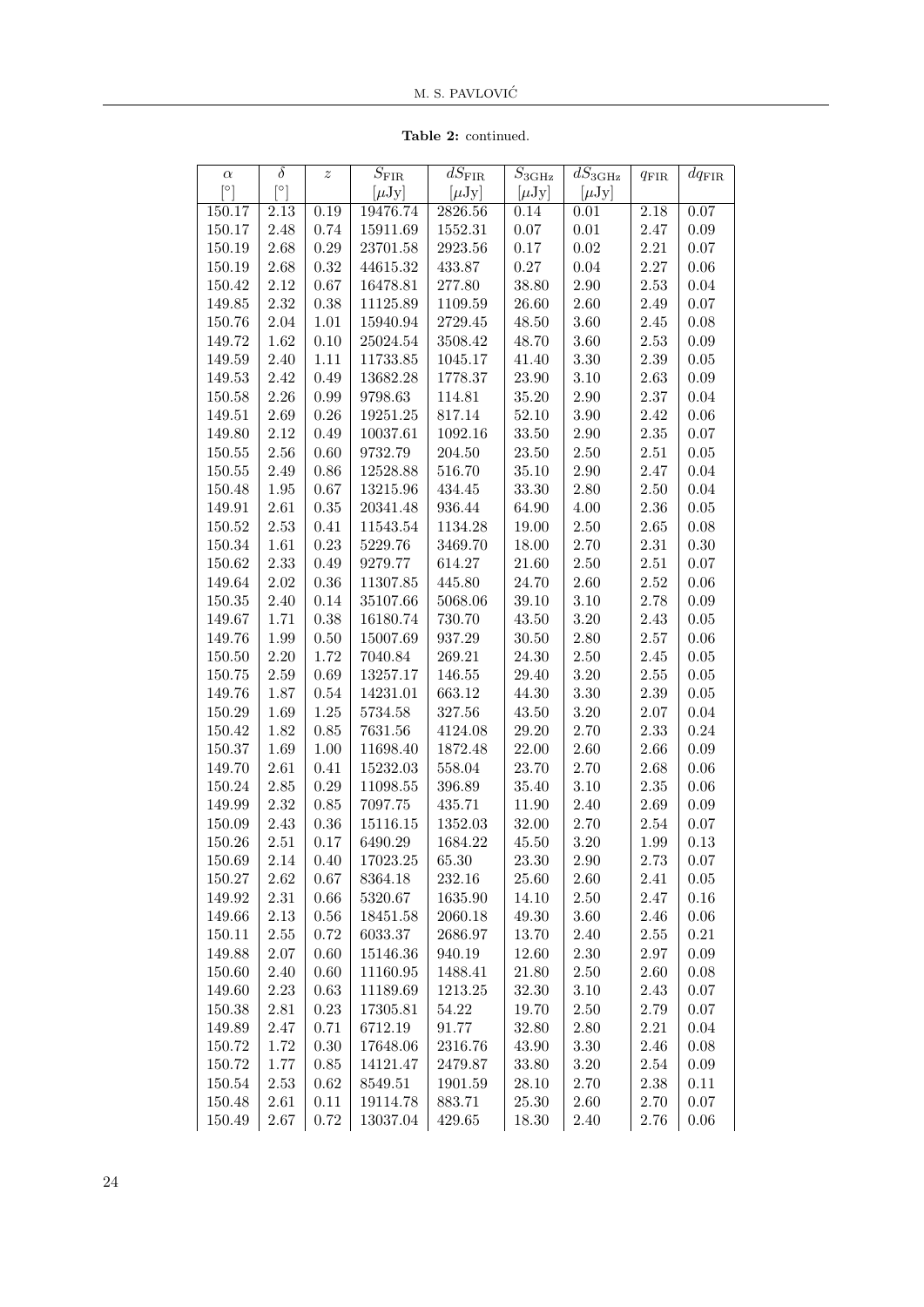| $\alpha$   | $\delta$ | $\boldsymbol{z}$ | $\bar{S}_{\rm FIR}$ | $\overline{dS}_{\rm FIR}$ | $\overline{S}_{3{\rm GHz}}$ | $\overline{dS}_{3\text{GHz}}$ | $q_{\rm FIR}$ | $dq_{\rm FIR}$ |
|------------|----------|------------------|---------------------|---------------------------|-----------------------------|-------------------------------|---------------|----------------|
| [°]        | [0]      |                  | $[\mu Jy]$          | $[\mu Jy]$                | $[\mu Jy]$                  | $[\mu Jy]$                    |               |                |
| 150.52     | 2.20     | 0.38             | 11942.51            | 591.55                    | 22.70                       | 2.60                          | 2.58          | 0.07           |
| 149.56     | $2.35\,$ | 1.12             | 5612.45             | 912.01                    | 15.50                       | $2.80\,$                      | 2.50          | 0.11           |
| 150.11     | 1.67     | 0.48             | 17770.78            | 1070.39                   | 47.00                       | $3.30\,$                      | 2.45          | $0.05\,$       |
| 150.62     | 2.53     | 0.32             | 5642.59             | 694.03                    | 21.70                       | 2.60                          | $2.27\,$      | $0.09\,$       |
| 150.17     | 2.36     | 0.67             | 11056.67            | 783.79                    | 26.80                       | $2.70\,$                      | $2.51\,$      | $0.06\,$       |
| 150.05     | 2.70     | 0.82             | 9032.05             | 729.88                    | 13.60                       | 2.40                          | 2.74          | 0.09           |
| 150.06     | 1.68     | 0.53             | 10506.25            | 1203.03                   | 18.20                       | $2.50\,$                      | 2.64          | $0.08\,$       |
| 150.51     | 2.78     | 0.33             | 14249.11            | 1656.85                   | 20.30                       | 2.40                          | 2.70          | $0.08\,$       |
| 150.00     | 2.30     | 0.50             | 7949.58             | 245.49                    | 12.40                       | 2.40                          | 2.69          | 0.09           |
| 150.56     | 2.36     | 0.99             | 8899.86             | 1927.69                   | 11.70                       | 2.40                          | 2.81          | $0.13\,$       |
| 150.33     | 1.87     | 0.82             | 10791.62            | 40.90                     | 23.30                       | 2.60                          | 2.58          | $0.05\,$       |
| 150.56     | 2.46     | $0.27\,$         | 8026.83             | 2033.04                   | 13.00                       | $2.30\,$                      | 2.64          | 0.14           |
| 150.57     | 2.21     | 0.75             | 8069.05             | 1116.79                   | 16.90                       | 2.60                          | $2.59\,$      | $0.09\,$       |
| 149.57     | 1.62     | 0.45             | 10678.65            | 754.61                    | 61.50                       | 4.10                          | 2.11          | $0.05\,$       |
| 149.57     | 2.63     | 0.27             | 10311.38            | 1217.29                   | 39.50                       | 3.10                          | 2.27          | $0.08\,$       |
| 150.24     | 2.32     | 0.38             | 20339.61            | 5267.57                   | 16.90                       | $2.50\,$                      | 2.94          | 0.13           |
| 150.07     | 2.23     | 0.19             | 24557.85            | 843.70                    | 29.10                       | 2.70                          | 2.76          | $0.07\,$       |
| 150.43     | $2.28\,$ | 0.49             | 11645.26            | 11732.95                  | 27.60                       | 2.70                          | 2.50          | 0.44           |
| 150.69     | 1.74     | 0.25             | 17838.55            | 2407.29                   | 40.70                       | $3.20\,$                      | 2.49          | $0.08\,$       |
| 150.40     | 2.67     | 0.49             | 9758.70             | 649.36                    | 22.90                       | 2.70                          | 2.51          | $0.07\,$       |
| 150.41     | $2.43\,$ | $0.39\,$         | 9560.16             | 2546.71                   | 15.90                       | 2.40                          | 2.64          | 0.14           |
| 149.51     | $2.63\,$ | 0.72             | 5929.76             | 1000.38                   | 14.90                       | $2.80\,$                      | 2.50          | 0.11           |
| 150.18     | $2.29\,$ | 0.73             | 7229.35             | 10.04                     | 11.90                       | $2.30\,$                      | 2.69          | $0.09\,$       |
| 150.26     | $1.94\,$ | 0.68             | 7054.28             | 33.37                     | 23.20                       | 2.60                          | $2.38\,$      | 0.05           |
| 150.59     | 2.41     | $1.15\,$         | 12320.46            | 5359.75                   | 38.00                       | $3.00\,$                      | $2.45\,$      | 0.19           |
| 149.59     | $2.24\,$ | $0.56\,$         | 2805.62             | 1819.50                   | 13.90                       | 2.60                          | $2.19\,$      | $0.29\,$       |
| 149.78     | $2.27\,$ | $1.22\,$         | 7135.15             | 290.90                    | 19.90                       | $2.50\,$                      | 2.50          | $0.06\,$       |
| 150.55     | 1.64     | 0.49             | 9879.97             | 77.24                     | 37.30                       | $3.10\,$                      | $2.30\,$      | $0.05\,$       |
| $150.35\,$ | 2.72     | $0.38\,$         | 11538.42            | 1921.58                   | 29.20                       | $2.80\,$                      | 2.46          | $0.09\,$       |
| 150.17     | $1.81\,$ | 0.85             | 15501.34            | 2146.64                   | 19.20                       | 2.50                          | $2.82\,$      | 0.08           |
| 150.65     | 2.70     | 0.59             | 5576.31             | 346.45                    | 26.10                       | $2.70\,$                      | 2.22          | $0.06\,$       |
| 150.65     | $2.00\,$ | $1.01\,$         | 6795.39             | 887.12                    | 14.80                       | 2.50                          | 2.59          | $0.09\,$       |
| 150.32     | 2.27     | $0.80\,$         | 7746.95             | 858.08                    | 29.80                       | $2.70\,$                      | 2.33          | $0.06\,$       |
| 149.82     | $2.42\,$ | 0.84             | 5397.73             | 555.18                    | 12.30                       | $2.30\,$                      | 2.56          | $0.09\,$       |
| 150.28     | 1.78     | 0.88             | 3780.02             | 107.50                    | 12.30                       | 2.40                          | 2.41          | 0.09           |
| 149.50     | 2.18     | $1.02\,$         | 7747.63             | $3.71\,$                  | 30.00                       | $3.50\,$                      | 2.34          | 0.05           |
| 150.68     | 2.62     | 0.92             | 8855.81             | 498.89                    | 25.30                       | 2.80                          | 2.47          | $0.05\,$       |
| 149.88     | 2.77     | 0.76             | 8300.71             | 49.69                     | 11.70                       | 2.40                          | 2.76          | 0.09           |
| 149.72     | 2.71     | 0.88             | 11803.85            | 18.22                     | 20.70                       | 2.60                          | 2.67          | 0.06           |
| 149.58     | $2.52\,$ | 1.16             | 10207.11            | 4.17                      | 31.90                       | $2.90\,$                      | 2.45          | 0.04           |
| 150.55     | 1.81     | $1.01\,$         | 6154.37             | 135.18                    | 14.40                       | 2.40                          | 2.56          | 0.07           |
| 150.07     | 2.07     | 0.96             | 7401.31             | 327.50                    | 25.80                       | 2.60                          | 2.38          | 0.05           |
| 149.50     | 2.49     | 1.70             | 8381.65             | 465.83                    | 18.30                       | 2.90                          | 2.64          | 0.08           |

Table 2: continued.

Acknowledgements – I am grateful to my mentor, Tijana Prodanović, who guided and taught me throughout the research. Many thanks to Darko Donevski, for valuable comments and discussions. I

would like to thank the reviewer for the important comments and suggestions that have greatly contributed to the quality of this work.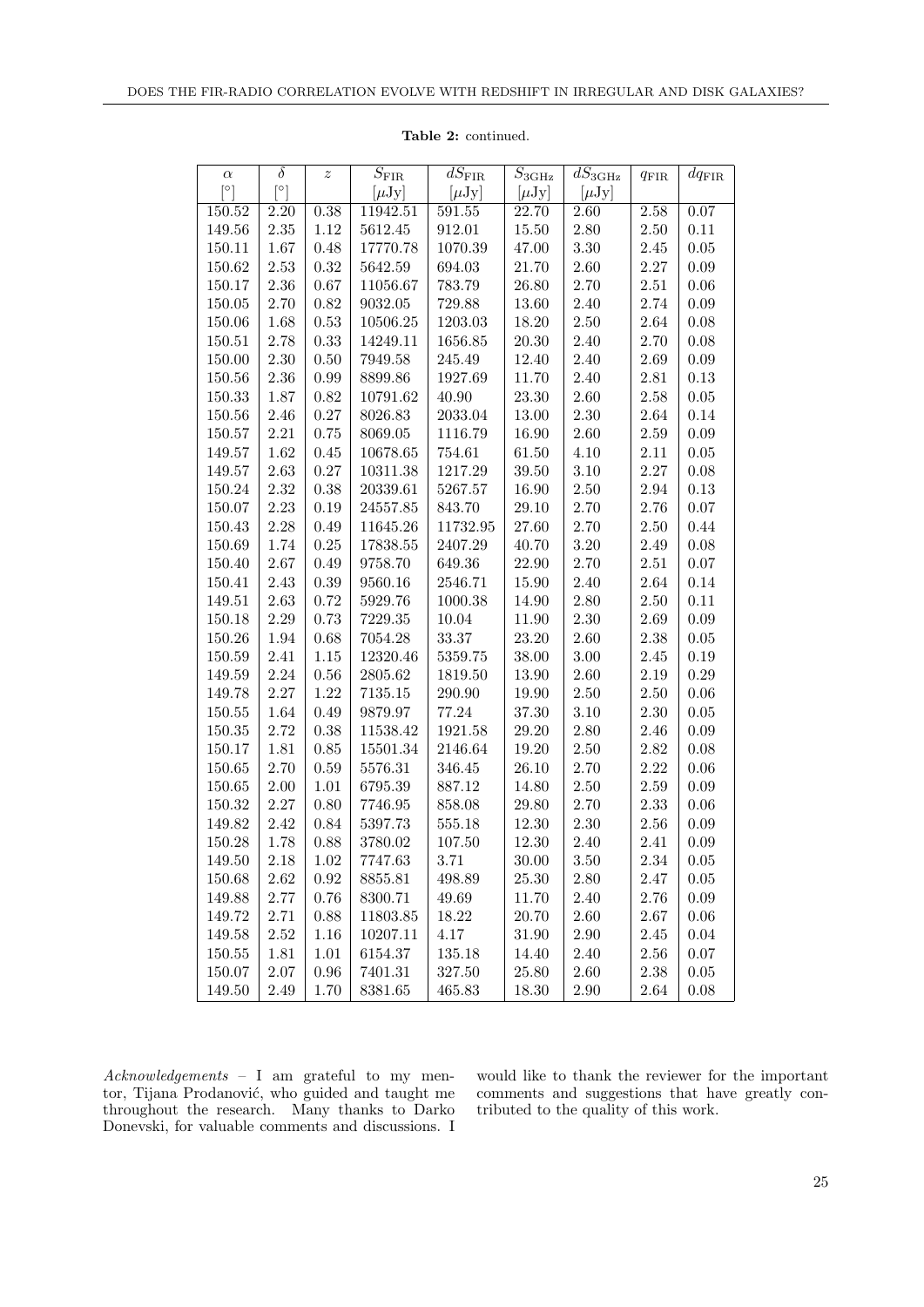REFERENCES

- <span id="page-11-7"></span>Algera, H. S. B., Smail, I., Dudzevičiūtė, U., et al. 2020, [ApJ,](https://ui.adsabs.harvard.edu/abs/2020ApJ...903..138A) [903, 138](https://ui.adsabs.harvard.edu/abs/2020ApJ...903..138A)
- <span id="page-11-49"></span>Aretxaga, I., Wilson, G. W., Aguilar, E., et al. 2011, Monthly Notices of the Royal Astronomical Society, 415, 3831
- <span id="page-11-54"></span><span id="page-11-2"></span>Bell, E. F. 2003, [ApJ,](https://ui.adsabs.harvard.edu/abs/2003ApJ...586..794B) [586, 794](https://ui.adsabs.harvard.edu/abs/2003ApJ...586..794B)
- Bertone, S. and Conselice, C. J. 2009, [MNRAS,](https://ui.adsabs.harvard.edu/abs/2009MNRAS.396.2345B) [396, 2345](https://ui.adsabs.harvard.edu/abs/2009MNRAS.396.2345B)
- <span id="page-11-27"></span>Casey, C. M., Narayanan, D. and Cooray, A. 2014, [PhR,](https://ui.adsabs.harvard.edu/abs/2014PhR...541...45C) [541, 45](https://ui.adsabs.harvard.edu/abs/2014PhR...541...45C)
- <span id="page-11-31"></span>Cassata, P., Guzzo, L., Franceschini, A., et al. 2007, [ApJS,](https://ui.adsabs.harvard.edu/abs/2007ApJS..172..270C) [172, 270](https://ui.adsabs.harvard.edu/abs/2007ApJS..172..270C)
- <span id="page-11-24"></span>Chiosi, C. and Carraro, G. 2002, [MNRAS,](https://ui.adsabs.harvard.edu/abs/2002MNRAS.335..335C) [335, 335](https://ui.adsabs.harvard.edu/abs/2002MNRAS.335..335C)
- <span id="page-11-37"></span>Civano, F., Elvis, M., Brusa, M., et al. 2012, in VizieR Online Data Catalog (VizieR Online Data Catalog), J/ApJS/201/30
- <span id="page-11-38"></span>Civano, F., Marchesi, S., Comastri, A., et al. 2016, in VizieR Online Data Catalog (VizieR Online Data Catalog),  $J/ApJ/819/62$
- <span id="page-11-13"></span>Condon, J. J. 1992, [ARA&A,](https://ui.adsabs.harvard.edu/abs/1992ARA&A..30..575C) [30, 575](https://ui.adsabs.harvard.edu/abs/1992ARA&A..30..575C)
- <span id="page-11-1"></span>Condon, J. J., Anderson, M. L. and Helou, G. 1991, [ApJ,](https://ui.adsabs.harvard.edu/abs/1991ApJ...376...95C) [376, 95](https://ui.adsabs.harvard.edu/abs/1991ApJ...376...95C)
- <span id="page-11-52"></span>Conselice, C. J. 2007, in Galaxy Evolution across the Hubble Time, ed. F. Combes and J. Palouš, Vol. 235, 381–384
- <span id="page-11-53"></span>Conselice, C. J., Yang, C. and Bluck, A. F. L. 2009, [MN-](https://ui.adsabs.harvard.edu/abs/2009MNRAS.394.1956C)[RAS,](https://ui.adsabs.harvard.edu/abs/2009MNRAS.394.1956C) [394, 1956](https://ui.adsabs.harvard.edu/abs/2009MNRAS.394.1956C)
- <span id="page-11-33"></span>Croom, S. M., Smith, R. J., Boyle, B. J., et al. 2001, [MNRAS,](https://ui.adsabs.harvard.edu/abs/2001MNRAS.322L..29C) [322, L29](https://ui.adsabs.harvard.edu/abs/2001MNRAS.322L..29C)
- <span id="page-11-34"></span>Croom, S. M., Smith, R. J., Boyle, B. J., et al. 2004, [MNRAS,](https://ui.adsabs.harvard.edu/abs/2004MNRAS.349.1397C) [349, 1397](https://ui.adsabs.harvard.edu/abs/2004MNRAS.349.1397C)
- <span id="page-11-25"></span>De Lucia, G., Springel, V., White, S. D. M., Croton, D. and Kauffmann, G. 2006, [MNRAS,](https://ui.adsabs.harvard.edu/abs/2006MNRAS.366..499D) [366, 499](https://ui.adsabs.harvard.edu/abs/2006MNRAS.366..499D)
- <span id="page-11-12"></span>Del Moro, A., Alexander, D. M., Mullaney, J. R., et al. 2013, [A&A,](https://ui.adsabs.harvard.edu/abs/2013A&A...549A..59D) [549, A59](https://ui.adsabs.harvard.edu/abs/2013A&A...549A..59D)
- <span id="page-11-4"></span>Delhaize, J., Smolčić, V., Delvecchio, I., et al. 2017, [A&A,](https://ui.adsabs.harvard.edu/abs/2017A&A...602A...4D) [602, A4](https://ui.adsabs.harvard.edu/abs/2017A&A...602A...4D)
- <span id="page-11-40"></span>Delvecchio, I., Gruppioni, C., Pozzi, F., et al. 2014, [MN-](https://ui.adsabs.harvard.edu/abs/2014MNRAS.439.2736D)[RAS,](https://ui.adsabs.harvard.edu/abs/2014MNRAS.439.2736D) [439, 2736](https://ui.adsabs.harvard.edu/abs/2014MNRAS.439.2736D)
- <span id="page-11-41"></span>Delvecchio, I., Smolčić, V., Zamorani, G., et al. 2017, [A&A,](https://ui.adsabs.harvard.edu/abs/2017A&A...602A...3D) [602, A3](https://ui.adsabs.harvard.edu/abs/2017A&A...602A...3D)
- <span id="page-11-8"></span>Delvecchio, I., Daddi, E., Sargent, M. T., et al. 2021, [A&A,](https://ui.adsabs.harvard.edu/abs/2021A&A...647A.123D) [647, A123](https://ui.adsabs.harvard.edu/abs/2021A&A...647A.123D)
- <span id="page-11-22"></span>Donevski, D. and Prodanović, T. 2015, [MNRAS,](https://ui.adsabs.harvard.edu/abs/2015MNRAS.453..638D) [453,](https://ui.adsabs.harvard.edu/abs/2015MNRAS.453..638D) [638](https://ui.adsabs.harvard.edu/abs/2015MNRAS.453..638D)
- <span id="page-11-30"></span>Donevski, D., Buat, V., Boone, F., et al. 2018, [A&A,](https://ui.adsabs.harvard.edu/abs/2018A&A...614A..33D) [614, A33](https://ui.adsabs.harvard.edu/abs/2018A&A...614A..33D)
- <span id="page-11-9"></span>Donley, J. L., Rieke, G. H., Rigby, J. R. and Pérez-González, P. G. 2005, [ApJ,](https://ui.adsabs.harvard.edu/abs/2005ApJ...634..169D) [634, 169](https://ui.adsabs.harvard.edu/abs/2005ApJ...634..169D)
- <span id="page-11-35"></span>Donley, J. L., Koekemoer, A. M., Brusa, M., et al. 2012, [ApJ,](https://ui.adsabs.harvard.edu/abs/2012ApJ...748..142D) [748, 142](https://ui.adsabs.harvard.edu/abs/2012ApJ...748..142D)
- <span id="page-11-36"></span>Elvis, M., Civano, F., Vignali, C., et al. 2009, [ApJS,](https://ui.adsabs.harvard.edu/abs/2009ApJS..184..158E) [184,](https://ui.adsabs.harvard.edu/abs/2009ApJS..184..158E) [158](https://ui.adsabs.harvard.edu/abs/2009ApJS..184..158E)
- <span id="page-11-26"></span>Ezawa, H., Kawabe, R., Kohno, K. and Yamamoto, S. 2004, in Society of Photo-Optical Instrumentation Engineers (SPIE) Conference Series, Vol. 5489, Groundbased Telescopes, ed. J. Oschmann, Jacobus M., 763– 772
- <span id="page-11-56"></span>Fukugita, M., Nakamura, O., Turner, E. L., Helmboldt, J. and Nichol, R. C. 2004, [ApJL,](https://ui.adsabs.harvard.edu/abs/2004ApJ...601L.127F) [601, L127](https://ui.adsabs.harvard.edu/abs/2004ApJ...601L.127F)
- <span id="page-11-5"></span>Gürkan, G., Hardcastle, M. J., Smith, D. J. B., et al. 2018, [MNRAS,](https://ui.adsabs.harvard.edu/abs/2018MNRAS.475.3010G) [475, 3010](https://ui.adsabs.harvard.edu/abs/2018MNRAS.475.3010G)
- <span id="page-11-0"></span>Helou, G., Soifer, B. T. and Rowan-Robinson, M. 1985, [ApJL,](https://ui.adsabs.harvard.edu/abs/1985ApJ...298L...7H) [298, L7](https://ui.adsabs.harvard.edu/abs/1985ApJ...298L...7H)
- <span id="page-11-57"></span>Huang, S. and Gu, Q. S. 2009, [MNRAS,](https://ui.adsabs.harvard.edu/abs/2009MNRAS.398.1651H) [398, 1651](https://ui.adsabs.harvard.edu/abs/2009MNRAS.398.1651H)
- <span id="page-11-29"></span>Hurley, P. D., Oliver, S., Betancourt, M., et al. 2017, [MNRAS,](https://ui.adsabs.harvard.edu/abs/2017MNRAS.464..885H) [464, 885](https://ui.adsabs.harvard.edu/abs/2017MNRAS.464..885H)
- <span id="page-11-51"></span>Klein, U., Lisenfeld, U. and Verley, S. 2018, [A&A,](https://ui.adsabs.harvard.edu/abs/2018A&A...611A..55K) [611,](https://ui.adsabs.harvard.edu/abs/2018A&A...611A..55K) [A55](https://ui.adsabs.harvard.edu/abs/2018A&A...611A..55K)
- <span id="page-11-21"></span>Kotarba, H., Karl, S. J., Naab, T., et al. 2010, [ApJ,](https://ui.adsabs.harvard.edu/abs/2010ApJ...716.1438K) [716,](https://ui.adsabs.harvard.edu/abs/2010ApJ...716.1438K) [1438](https://ui.adsabs.harvard.edu/abs/2010ApJ...716.1438K)
- <span id="page-11-44"></span>Laigle, C., McCracken, H. J., Ilbert, O., et al. 2016, [ApJS,](https://ui.adsabs.harvard.edu/abs/2016ApJS..224...24L) [224, 24](https://ui.adsabs.harvard.edu/abs/2016ApJS..224...24L)
- <span id="page-11-42"></span>Le Fèvre, O., Tasca, L. A. M., Cassata, P., et al. 2015, [A&A,](https://ui.adsabs.harvard.edu/abs/2015A&A...576A..79L) [576, A79](https://ui.adsabs.harvard.edu/abs/2015A&A...576A..79L)
- <span id="page-11-43"></span>Lilly, S. J., Le Fèvre, O., Renzini, A., et al. 2007, [ApJS,](https://ui.adsabs.harvard.edu/abs/2007ApJS..172...70L) [172, 70](https://ui.adsabs.harvard.edu/abs/2007ApJS..172...70L)
- <span id="page-11-55"></span>Lisenfeld, U. and Völk, H. J. 1993, in Star Formation, Galaxies and the Interstellar Medium, 76
- <span id="page-11-46"></span>Lutz, D., Poglitsch, A., Altieri, B., et al. 2011, [A&A,](https://ui.adsabs.harvard.edu/abs/2011A&A...532A..90L) [532,](https://ui.adsabs.harvard.edu/abs/2011A&A...532A..90L) [A90](https://ui.adsabs.harvard.edu/abs/2011A&A...532A..90L)
- <span id="page-11-15"></span>Magnelli, B., Lutz, D., Berta, S., et al. 2010, [A&A,](https://ui.adsabs.harvard.edu/abs/2010A&A...518L..28M) [518,](https://ui.adsabs.harvard.edu/abs/2010A&A...518L..28M)  $L28$
- <span id="page-11-50"></span>Magnelli, B., Ivison, R. J., Lutz, D., et al. 2015, [A&A,](https://ui.adsabs.harvard.edu/abs/2015A&A...573A..45M) [573, A45](https://ui.adsabs.harvard.edu/abs/2015A&A...573A..45M)
- <span id="page-11-39"></span>Marchesi, S., Civano, F., Elvis, M., et al. 2016, [ApJ,](https://ui.adsabs.harvard.edu/abs/2016ApJ...817...34M) [817,](https://ui.adsabs.harvard.edu/abs/2016ApJ...817...34M) [34](https://ui.adsabs.harvard.edu/abs/2016ApJ...817...34M)
- <span id="page-11-48"></span>Miettinen, O., Delvecchio, I., Smolčić, V., et al. 2017, [A&A,](https://ui.adsabs.harvard.edu/abs/2017A&A...606A..17M) [606, A17](https://ui.adsabs.harvard.edu/abs/2017A&A...606A..17M)
- <span id="page-11-6"></span>Molnár, D. C., Sargent, M. T., Delhaize, J., et al. 2018, [MNRAS,](https://ui.adsabs.harvard.edu/abs/2018MNRAS.475..827M) [475, 827](https://ui.adsabs.harvard.edu/abs/2018MNRAS.475..827M)
- <span id="page-11-18"></span>Mortlock, A., Conselice, C. J., Hartley, W. G., et al. 2013, [MNRAS,](https://ui.adsabs.harvard.edu/abs/2013MNRAS.433.1185M) [433, 1185](https://ui.adsabs.harvard.edu/abs/2013MNRAS.433.1185M)
- <span id="page-11-19"></span>Mundy, C. J., Conselice, C. J., Duncan, K. J., et al. 2017, [MNRAS,](https://ui.adsabs.harvard.edu/abs/2017MNRAS.470.3507M) [470, 3507](https://ui.adsabs.harvard.edu/abs/2017MNRAS.470.3507M)
- <span id="page-11-20"></span><span id="page-11-14"></span>Murphy, E. J. 2013, [ApJ,](https://iopscience.iop.org/article/10.1088/0004-637X/777/1/58/meta) [777, 58](https://iopscience.iop.org/article/10.1088/0004-637X/777/1/58/meta)
- Murphy, E. J., Bremseth, J., Mason, B. S., et al. 2012, [ApJ,](https://ui.adsabs.harvard.edu/abs/2012ApJ...761...97M) [761, 97](https://ui.adsabs.harvard.edu/abs/2012ApJ...761...97M)
- <span id="page-11-10"></span>Norris, R. P., Afonso, J., Appleton, P. N., et al. 2006, [AJ,](https://ui.adsabs.harvard.edu/abs/2006AJ....132.2409N) [132, 2409](https://ui.adsabs.harvard.edu/abs/2006AJ....132.2409N)
- <span id="page-11-47"></span>Oliver, S. J., Bock, J., Altieri, B., et al. 2012, Monthly Notices of the Royal Astronomical Society, 424, 1614
- <span id="page-11-11"></span>Park, S. Q., Barmby, P., Fazio, G. G., et al. 2008, [ApJ,](https://ui.adsabs.harvard.edu/abs/2008ApJ...678..744P) [678, 744](https://ui.adsabs.harvard.edu/abs/2008ApJ...678..744P)
- <span id="page-11-17"></span>Pavlović, M. and Prodanović, T. 2019, [MNRAS,](https://ui.adsabs.harvard.edu/abs/2019MNRAS.489.4557P) [489,](https://ui.adsabs.harvard.edu/abs/2019MNRAS.489.4557P) [4557](https://ui.adsabs.harvard.edu/abs/2019MNRAS.489.4557P)
- <span id="page-11-28"></span>Pearson, W. J., Wang, L., van der Tak, F. F. S., et al. 2017, [A&A,](https://ui.adsabs.harvard.edu/abs/2017A&A...603A.102P) [603, A102](https://ui.adsabs.harvard.edu/abs/2017A&A...603A.102P)
- <span id="page-11-45"></span>Pilbratt, G. L., Riedinger, J. R., Passvogel, T., et al. 2010, [A&A,](https://ui.adsabs.harvard.edu/abs/2010A&A...518L...1P) [518, L1](https://ui.adsabs.harvard.edu/abs/2010A&A...518L...1P)
- <span id="page-11-23"></span>Prodanović, T., Bogdanović, T. and Urošević, D. 2013, [PhRvD,](https://ui.adsabs.harvard.edu/abs/2013PhRvD..87j3014P) [87, 103014](https://ui.adsabs.harvard.edu/abs/2013PhRvD..87j3014P)
- <span id="page-11-16"></span>Sajina, A., Yan, L., Lutz, D., et al. 2008, [ApJ,](https://ui.adsabs.harvard.edu/abs/2008ApJ...683..659S) [683, 659](https://ui.adsabs.harvard.edu/abs/2008ApJ...683..659S)
- <span id="page-11-32"></span>Sargent, M. T., Carollo, C. M., Lilly, S. J., et al. 2007, [ApJS,](https://ui.adsabs.harvard.edu/abs/2007ApJS..172..434S) [172, 434](https://ui.adsabs.harvard.edu/abs/2007ApJS..172..434S)
- <span id="page-11-3"></span>Sargent, M. T., Schinnerer, E., Murphy, E., et al. 2010, [ApJL,](https://ui.adsabs.harvard.edu/abs/2010ApJ...714L.190S) [714, L190](https://ui.adsabs.harvard.edu/abs/2010ApJ...714L.190S)